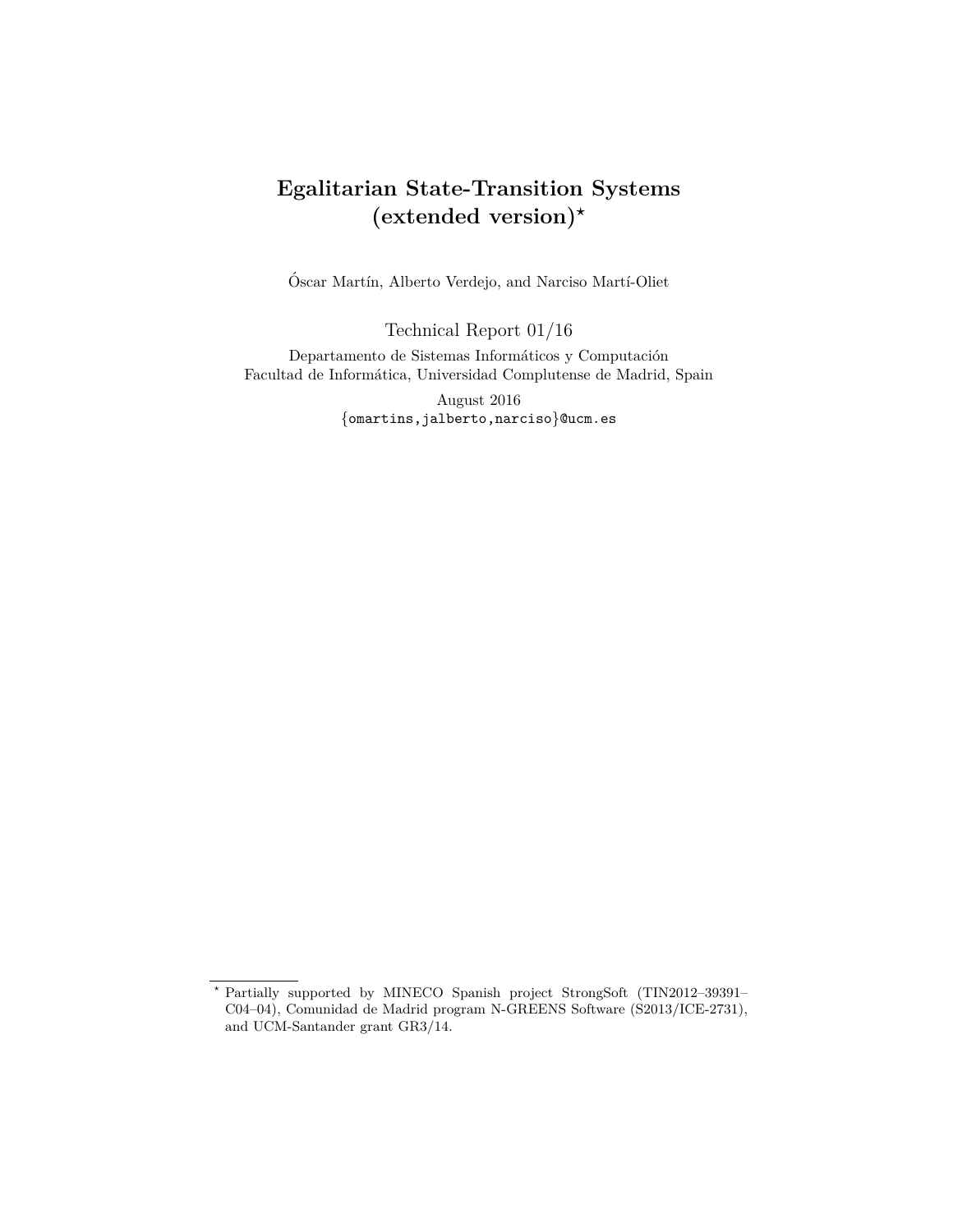**Abstract.** We argue that considering transitions at the same level as states, as first-class citizens, is advantageous in many cases. Namely, the use of atomic propositions on transitions, as well as on states, allows temporal formulas and strategy expressions to be more powerful, general, and meaningful. We define *egalitarian* structures and logics, and show how they generalize well-known state-based, event-based, and mixed ones. We present translations from egalitarian to non-egalitarian settings that, in particular, allow the model checking of LTLR formulas using Maude's LTL model checker. We have implemented these translations as a prototype in Maude itself.

**Keywords**: modular specification · state/transition structure · rewriting logic · model checking · Kripke structure · LTS · temporal logic · strategy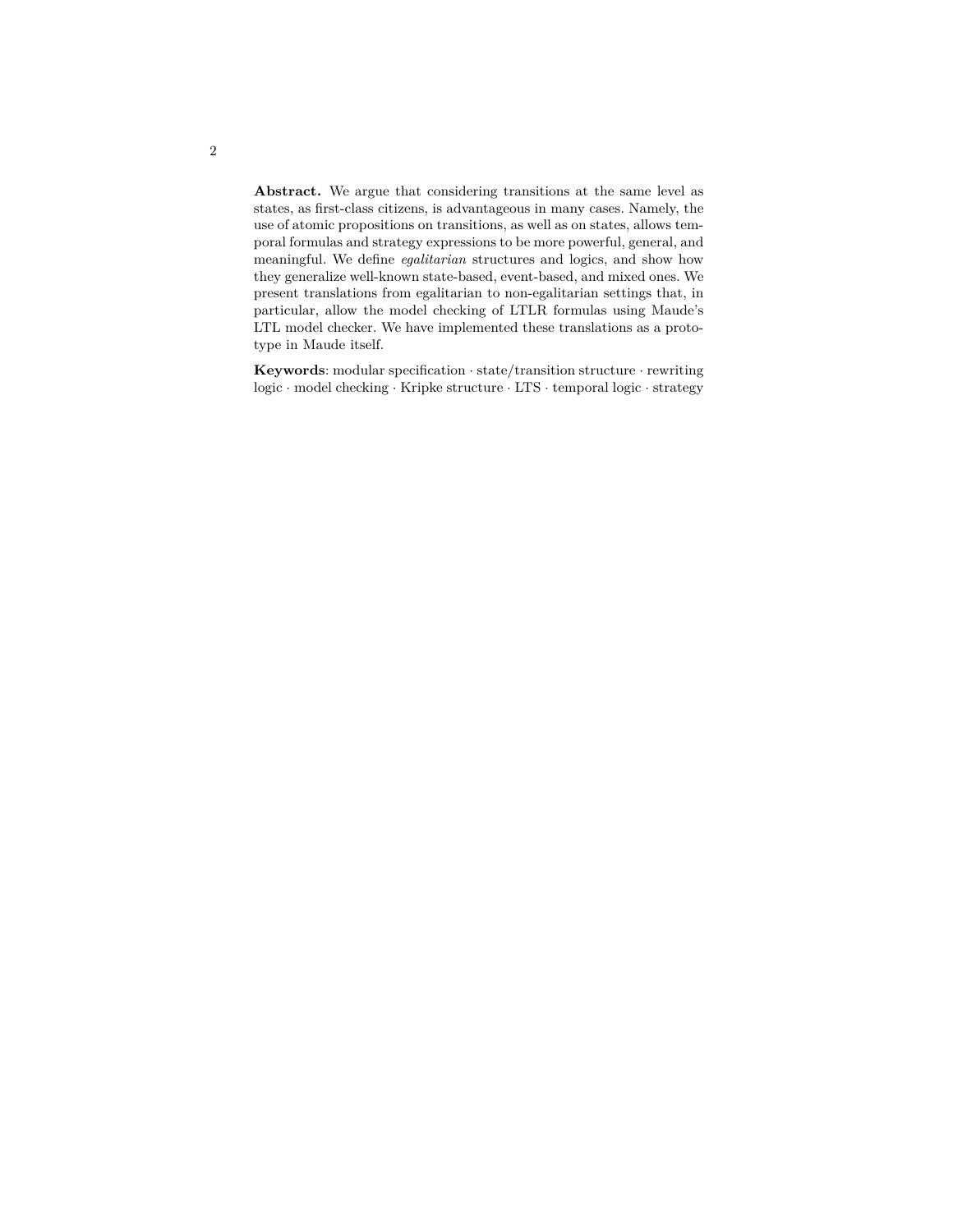# **Table of Contents**

|                | Egalitarian State-Transition Systems (extended version) | 1              |  |  |  |
|----------------|---------------------------------------------------------|----------------|--|--|--|
|                | Óscar Martín, Alberto Verdejo, and Narciso Martí-Oliet  |                |  |  |  |
| 1.             |                                                         | $\overline{4}$ |  |  |  |
|                | 11                                                      | 7              |  |  |  |
|                | $1.2^{\circ}$                                           | 8              |  |  |  |
| $\overline{2}$ |                                                         | 8              |  |  |  |
| 3              |                                                         | 10             |  |  |  |
| 4              |                                                         | 12             |  |  |  |
| 5              |                                                         | 15             |  |  |  |
| 6              |                                                         | 19             |  |  |  |
|                | 6.1                                                     | 21             |  |  |  |
| 7              |                                                         | 22             |  |  |  |
| 8              |                                                         | 23             |  |  |  |
|                | 24<br>A Instructions on the use of our implementation   |                |  |  |  |
|                |                                                         | 24             |  |  |  |
|                | A.2                                                     | 25             |  |  |  |
|                |                                                         | 26             |  |  |  |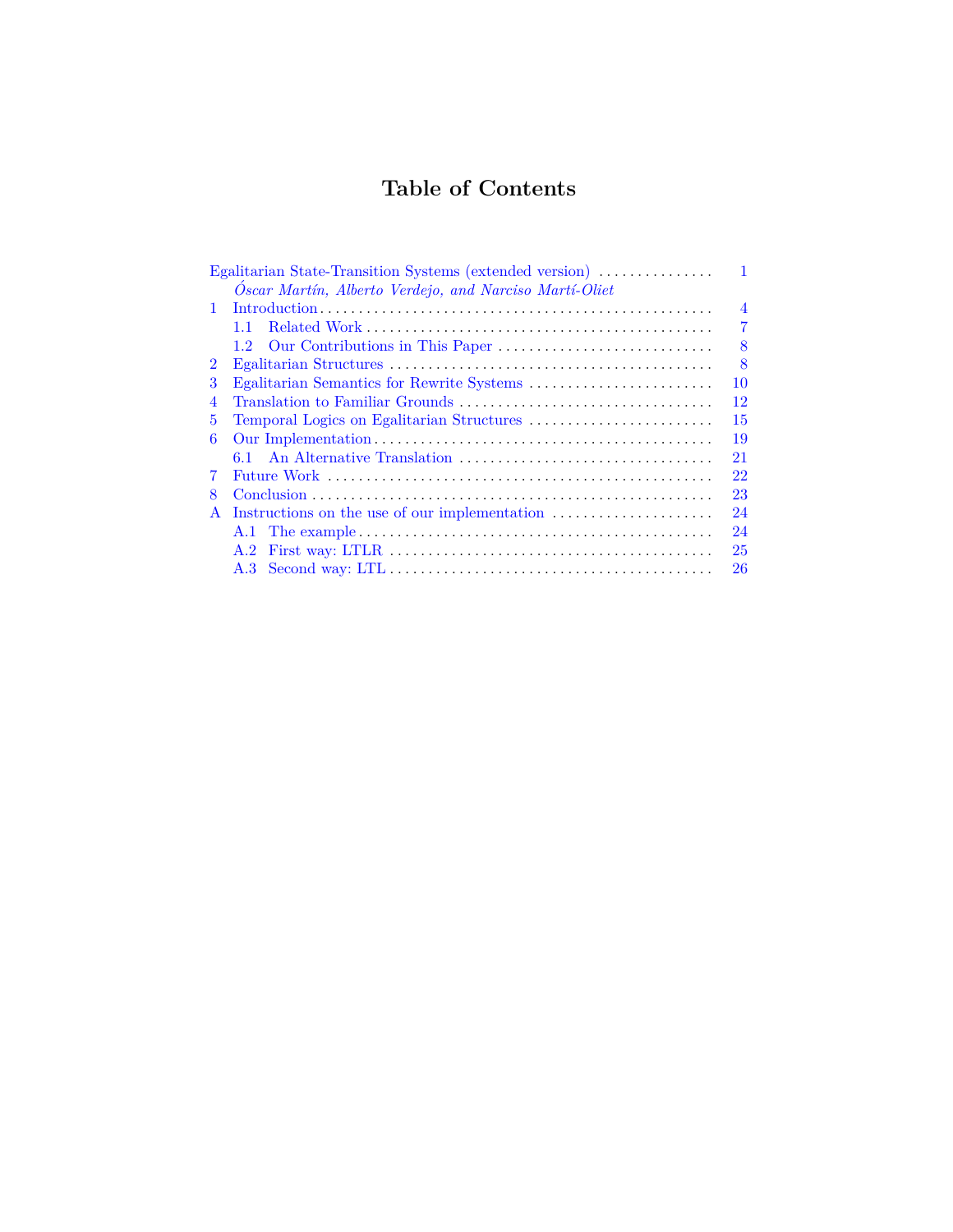### <span id="page-3-0"></span>**1 Introduction**

There is a case of discrimination in computer science that favors states against transitions (call them events or actions, if you prefer). It is not unlike the discrimination by gender in some human societies. Considering transitions just as a means to go from a state to another is as unfair as considering women just as a means for passing genes from father to son. We want to show that this discrimination (against transitions) hinders specification and programming tasks.

There exist, certainly, transition-oriented formalisms as well as state-oriented ones. State-oriented structures (like Kripke structures) give names to states and assert that some atomic propositions are true on each state. State-oriented temporal logics (like LTL and CTL) use these propositions as basic formulas. On the other hand, transition-oriented structures (like labeled transition systems, LTSs) also give names to states; transitions are associated to a non-unique action name. The only way to identify a transition is by looking at the adjacent states. Action names are used in formulas in transition-oriented temporal logics, like HML (Hennessy-Milner logic)  $[10]$  and ACTL\*  $[6]$ , but they are not formulas by themselves. In both types of logics, formulas are evaluated on states or on computations starting at an initial state. Even the idea of evaluating a formula on a transition sounds odd.

The origin of this discriminating view is a model of information systems in which indivisible and instantaneous events occur that change the system's state. We argue that, as successful as this model has been, it is not the whole story.

An imperative program is a sequence of instructions and it is natural to see a state in the gap between two consecutive instructions. The evolution of (part of) one such program can be represented like this:

$$
(s_0) \xrightarrow{x:=1} (s_1) \xrightarrow{askH} (s_2) \xrightarrow{write1} (s_3) \xrightarrow{write2} (s_4) \xrightarrow{relH} (s_5) \xrightarrow{y:=2} (s_6)
$$

We used askH as an abbreviation for "ask for handle to file" and relH for "release handle". The  $s_i$  are names for states. Suppose now that this is not the only program or process running in the system, and the two write instructions involve a shared resource and need to be executed in mutual exclusion. There is a critical section, and it is natural to consider it as an unrefined composed state. This would be a bird's-eye view of the program:



Now, we can define the proposition  $\text{in-crit}_1$  to be true in the critical section; and  $\text{in-crit}_2$  for the other program. We can assert mutual exclusion by the LTL formula

 $MUTEX := \Box(\neg in\text{-crit}_1 \vee \neg in\text{-crit}_2)$ 

and perform verification as needed.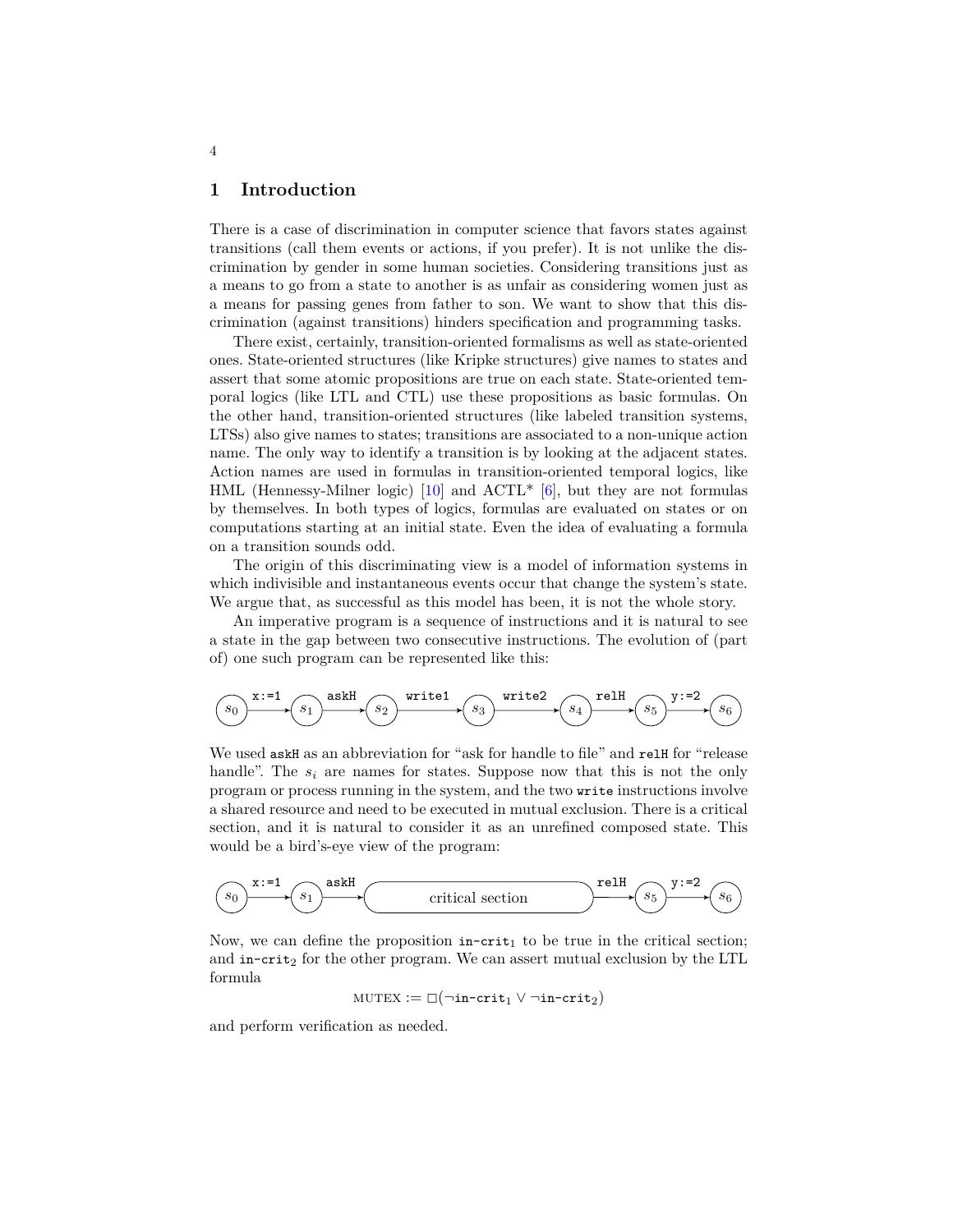There is a better way. There is no reason why states  $s_2$  and  $s_4$  should be considered to be in the critical section. Indeed, the very question of whether a state belongs to the critical section is dubious: mutual exclusion is required when *doing* something, not while standing still. The alternative is to consider the critical section as an unrefined composed instruction:

$$
(s_0)^{x:=1} (s_1)^{askH} (s_2)^{\text{critical section}} (s_4)^{\text{rellH}} (s_5)^{y:=2} (s_6)
$$

However, mutual exclusion algorithms specified in this way are rare. In rewriting logic, specifications in the spirit of the one on the left are way more usual than the one on the right:

**rl** [enter] : rem => crit . **rl** [crit] : entering => exiting . **rl** [exit] : crit => rem . **rl** [rem] : exiting => entering .

The reason, or one of them, is that the formula MUTEX involves atomic propositions, and these are usually only available on states. If propositions on transitions were available, we could define in-crit to hold true on both writing instructions and then use the same formula MUTEX.

Another desirable property of such a program is that the shared file is not used unless access to it has been granted previously. In a state-based setting this could be expressed by the formula

 $\Box$ (in-crit  $\rightarrow \Diamond$  gotFileH)

with  $\diamond$  meaning "at some past time". We would declare in-crit to hold on  $s_3$ , and gotFileH to hold on  $s_2$ . However, an unexpected way to go from  $s_1$  to  $s_2$  is discovered: through the action hackH, that gets a handle in a non-standard way, without asking or letting the system know. So, the question is not whether the program got access to the file, but how it did so. We need to refer to transitions in our formula. If we had action names available as basic formulas, we could use

$$
\mathop{\textrm{ASKB4USE}} := \Box(\mathop{\textrm{write1}} \to \mathbin{\hat{\otimes}} \mathop{\textrm{askH}})
$$

as a more fitting formula. But note the difference between mutex and askB4use as written above: while the former reflects mutual exclusion by itself, and is valid for any programs in which in-crit can be defined, the latter is only meaningful for file-sharing programs whose actions are named exactly as they appear in the formula. The way to go is by defining propositions on transitions using-res and asking-for-res, making them hold, for our example system, on the transitions labeled write1 and askH, respectively, and then using the formula

$$
\Box\big(\text{using-res}\rightarrow\mathbin{\hat\otimes}\text{asking-for-res}\big).
$$

This is a meaningful and general formula.

Consider now strategy languages. If, instead of verifying, we want to control the programs so as to ensure mutual exclusion, we can impose the following regular-expression strategy:

```
((askH<sub>1</sub> ; other* ; relH<sub>1</sub>) | (askH<sub>2</sub> ; other* ; relH<sub>2</sub>))*
```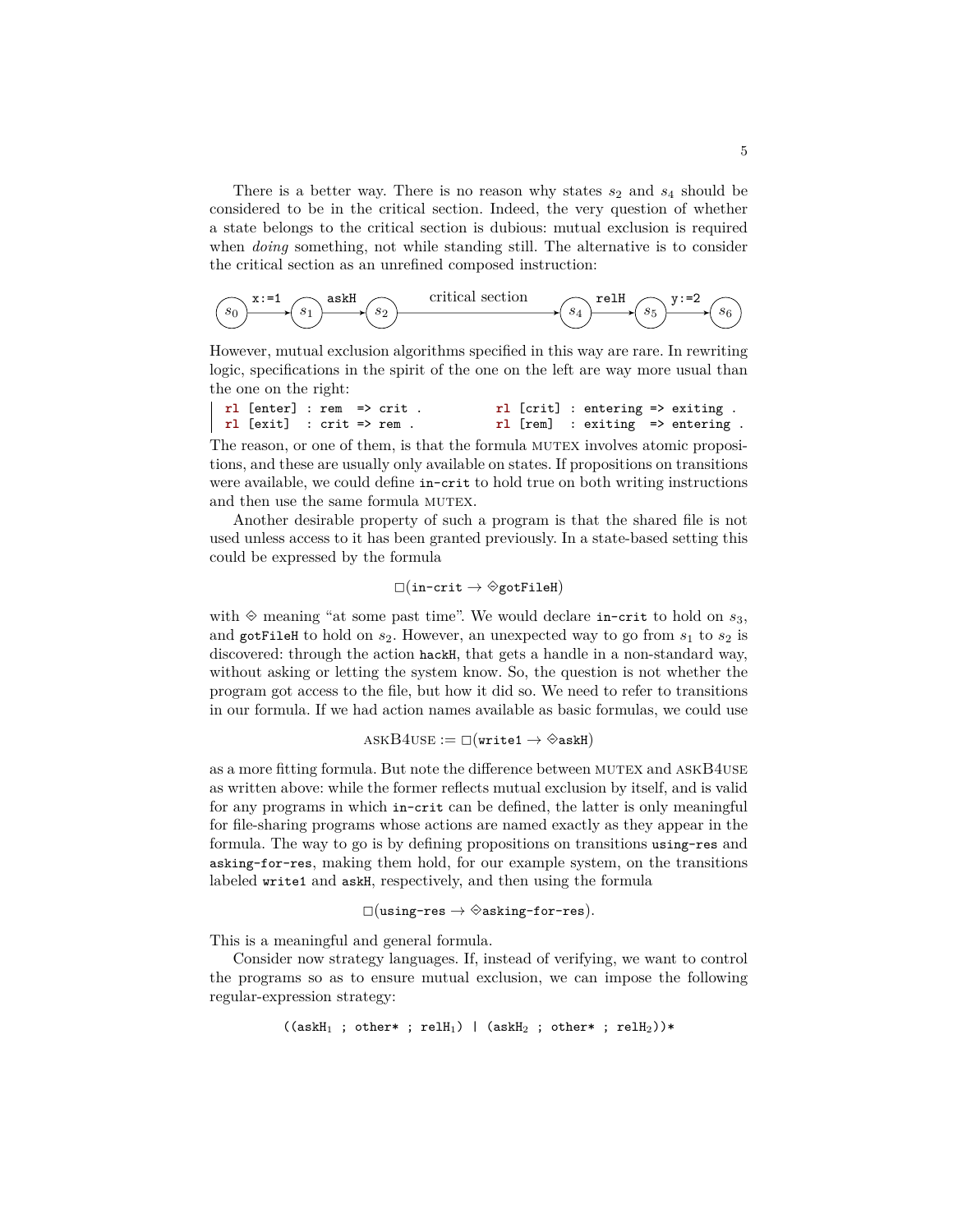We have added process indices to instructions, and other is a shorthand for the disjunction of all instructions different from askH and relH. This expression ensures that after  $a$ sk $H_1$  no other instruction related to file handling is possible until relH<sub>1</sub> is performed; in particular,  $a s kH_2$  is forbidden in between. And vice versa. Again, this expression can only be applied to systems that use these same labels, and often this is not possible or reasonable.

Specifications should be written just thinking of the behavior they model. Later, atomic propositions are defined and formulas or strategies are built on them. This is usual in state-oriented systems. When such a system is refined or otherwise modified, propositions are redefined if needed, but their names do not need to change, let alone the formulas.

The approach we propose to improve the strategy is to define enter and exit as propositions on transitions, common to both programs, representing the entrance to and exit from the critical section, respectively. These are true, for our example system, of askH and relH, respectively, and false otherwise. In Maude-like syntax, we would define, for both programs:

```
var enter exit : Prop .
eq askH |= enter = true .
eq relH |= exit = true .
eq I:Instruction |= P:Prop = false [owise] .
```
We can thus build the strategy:

```
(enter ; ( \lnot enter)* ; exit)*
```
Then, if there is the need to specify a system with exclusive access to a communication channel, using instructions, say, get-channel and release-channel, the same proposition names and the same strategy expression can be used.

In a word, the advantage of propositions on transitions (and on states) is *decoupling*: writing the system specification and writing the temporal property are independent tasks. The definition of propositions provides an interface. Changes in the identifiers used in the system need not be accompanied by changes in temporal formulas, but just in the definition of propositions. Temporal formulas and strategy expressions gain in generality.

Our proposal of giving transitions first-class citizenship is visually represented by making a box appear in the middle of every arrow representing a transition, with states in rounded shapes and transitions in rectangles—Petri-net style:



In this way, every element—state or transition—is explicit and can be treated the same. The same as only states were treated before. There remains an only source of discrimination: while a state can have several arrows going in and out, a transition only has one of each. Monogamy for her, polygamy for him. (But see section on future work.)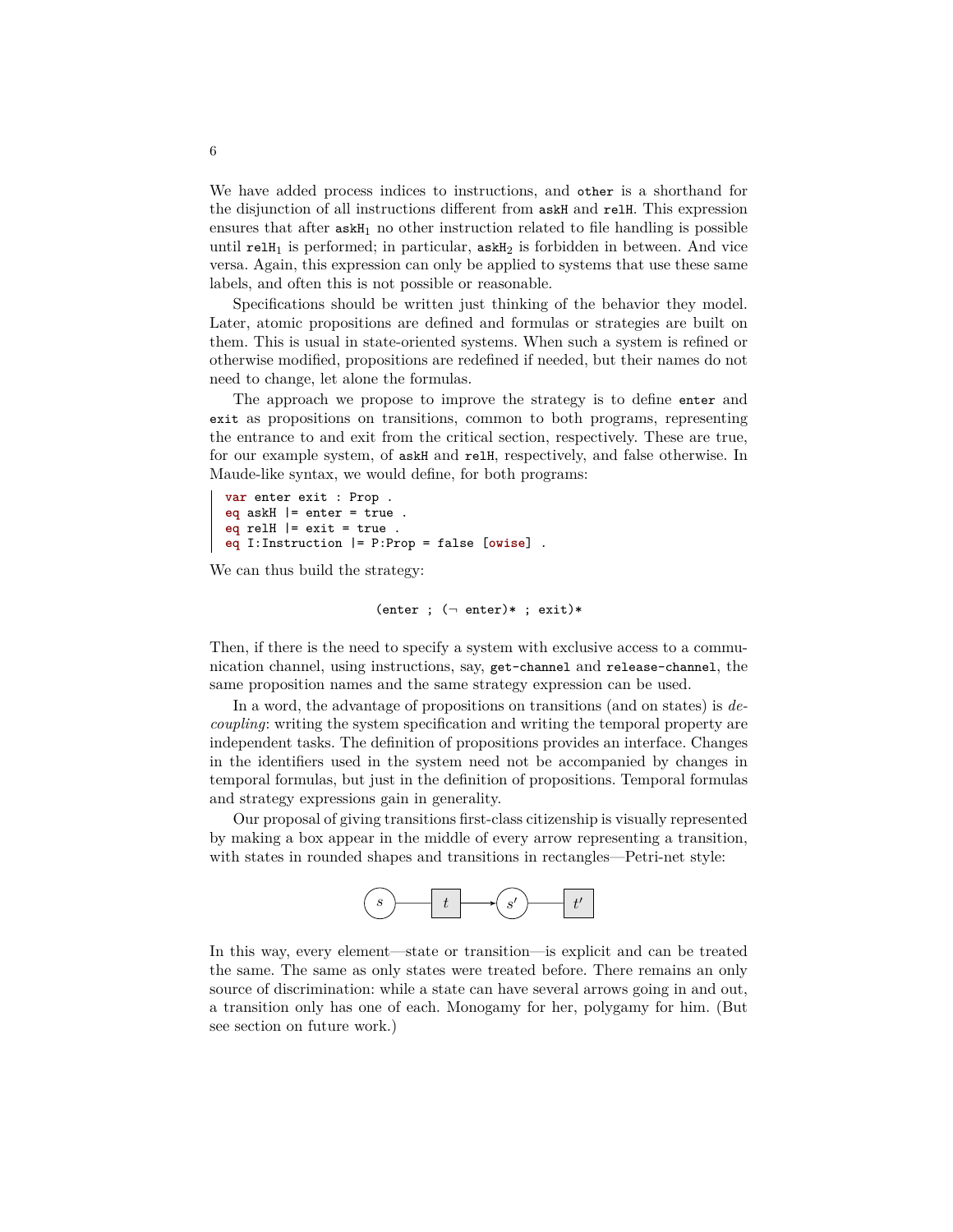#### <span id="page-6-0"></span>**1.1 Related Work**

Several temporal logics have been proposed that make joint use of actions and propositions on states:  $ACTL^*$  [\[6\]](#page-26-1), RLTL [\[19\]](#page-27-0), SE-LTL [\[4\]](#page-26-2), TLR\* [\[17\]](#page-27-1), ESTL [\[11\]](#page-26-3). There are also definitions of structures with mixed ingredients: LKS [\[4\]](#page-26-2),  $L^{2}TS$  [\[5\]](#page-26-4), Petri nets [\[18\]](#page-27-2).

The best moves towards fairness we know of are the *temporal logic of rewriting*, TLR\*, and the *event-and-state-based temporal logic*, ESTL, the former designed for rewriting logic and the latter for Petri nets. The explanations and examples in [\[17\]](#page-27-1) and [\[11\]](#page-26-3) are good arguments for an egalitarian view. In both cases, the point is that some properties of systems can only be directly specified if we can talk about states and transitions within the same logic. Our formula ASKB4USE above was inspired by an example in  $[11]$ . In another example, this time from [\[17\]](#page-27-1), fairness for a rule  $\ell$  is expressed by the formula:

 $\Box$   $\diamondsuit$  enabled- $\ell \rightarrow \Box$   $\diamondsuit$  taken- $\ell$ 

The proposition enabled- $\ell$  is on states: it means that the current state of the system has the form needed to apply rule  $\ell$  to it. But taken- $\ell$  is on transitions: it tells that the transition being executed is according to rule  $\ell$ . Propositions on transitions are unavoidable. Or, rather, they are avoidable at the price of *cooking* the system (in Meseguer's terminology), making it artificially complex, so that some information about transitions is kept in states.

In ESTL, formulas are evaluated on *cuts* that are composed of places and transitions mixed together. A basic ESTL formula is a name of a place or of a transition. This is indeed an egalitarian view. What ESTL does not achieve is decoupling, as it uses literally names from the Petri net. We are not discussing Petri nets, and egalitarian structures are not directly related to them, although at least part of our work can probably be adapted to them through the implementation on rewriting logic proposed in [\[16\]](#page-27-3).

Rewriting logic is an appropriate formalism to be egalitarian, because, as pointed out in  $[16]$ , transitions are represented by proof terms, in the same way as states are represented by state terms. We expand on this below. But TLR\* stays a step away from our aim, because, while it uses atomic propositions on states, it uses proof-term patterns (called *spatial actions*) to express properties of transitions. These patterns are less powerful than general propositions (for an example, a pattern cannot represent the set of proof terms in which a given variable has been instantiated with an even integer). But the real drawback is that a TLR\* formula is only meaningful for algebraically specified systems, and for a particular algebraic specification. Spatial actions use literally elements from the text of the specification, so that no decoupling is achieved. In contrast, formulas using propositions—on states, like in CTL\*, or on transitions, as we advocate—are meaningful for any system where the atomic propositions can be defined, irrespective of the formalism used to specify it. Notably, we know of three implementations of model checkers for (the linear-time subset of) TLR\*, and all of them propose some kind of propositions on transitions [\[2,](#page-26-5)[1](#page-26-6)[,13\]](#page-26-7).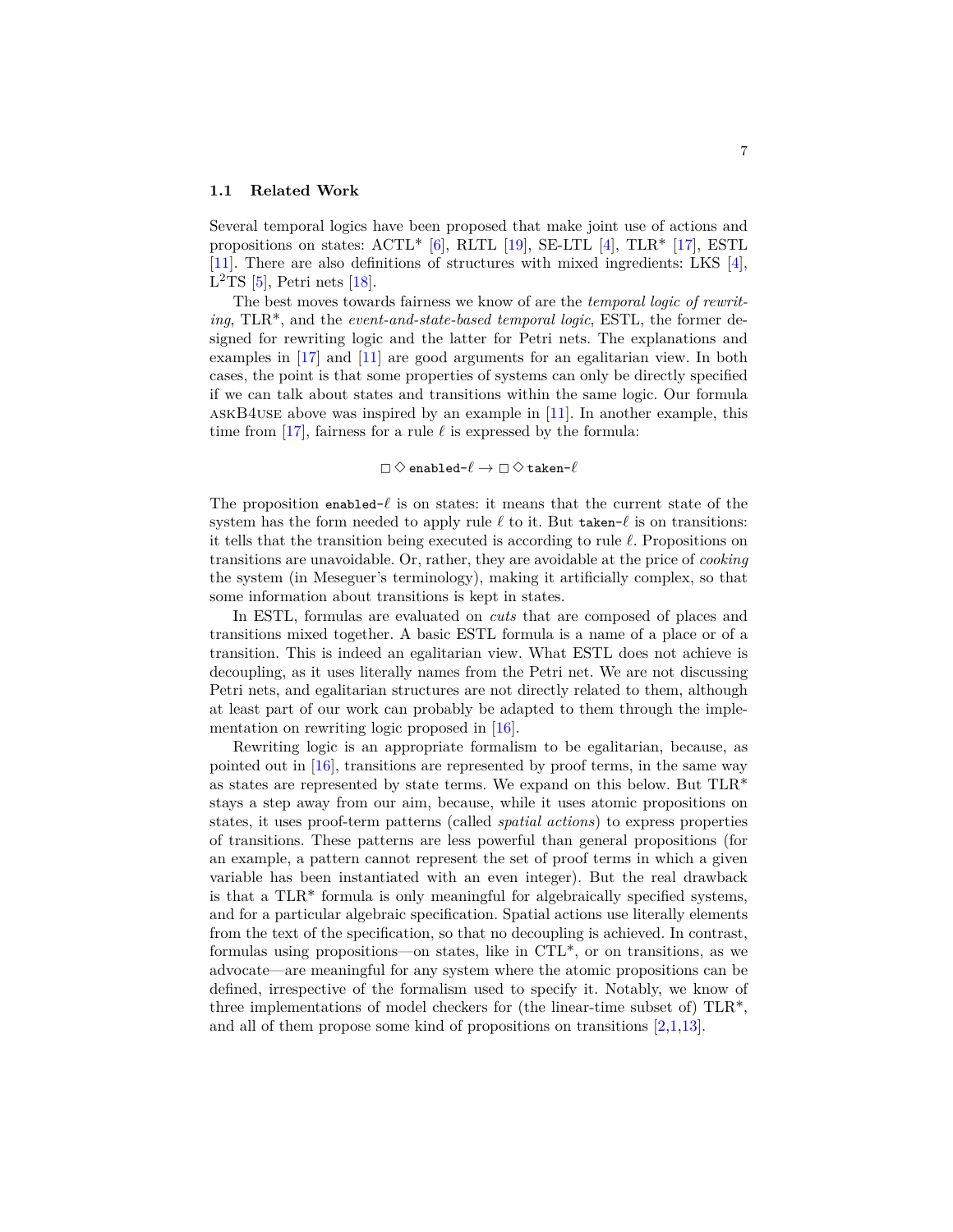#### <span id="page-7-0"></span>**1.2 Our Contributions in This Paper**

In Section [2,](#page-7-1) we propose *egalitarian structures*, and show how they encompass typical state-based and event-based structures. In Section [3,](#page-9-0) we show how systems (especially rewrite ones) can be given egalitarian semantics. In Section [4,](#page-11-0) we describe translations from egalitarian structures to state-based ones. Correspondingly, we describe a way to split each rule of a rewrite system into two *halves*, so that new states arise that represent the transitions of the original system. In Section [5,](#page-14-0) we show how also temporal logics can be translated, and how all this allows performing verification on the resulting state-based systems to draw conclusions about the original, egalitarian systems. In Section [6,](#page-18-0) we describe our implementation, that allows the specification and model checking of egalitarian structures in Maude. Sections on future work and conclusions complete the paper.

This technical report is an extended version of [\[14\]](#page-27-4). The Maude code for our implementation and some examples can be found at [http://maude.sip.ucm.](http://maude.sip.ucm.es/syncprod) [es/syncprod](http://maude.sip.ucm.es/syncprod). The latest version of this paper can also be downloaded there.

# <span id="page-7-1"></span>**2 Egalitarian Structures**

Let us recall the usual definitions of labeled transition system (LTS) and Kripke structure. An LTS is given by a tuple (*S, Λ, δ*), where *S* is the set of states, *Λ* the alphabet of actions, and  $\delta: S \times A \to 2^S$  the non-deterministic transition function. A Kripke structure is given by a tuple (*S, R,* AP*, L*), where *S* is again the set of states,  $R \subseteq S^2$  the transition relation, AP the set of atomic propositions, and  $L : S \to 2^{\text{AP}}$  the labeling function, that assigns to each state the set of propositions that hold true on it. Graphically:



In some cases, both action names and atomic propositions on states are used in a mixed structure. We propose egalitarian structures as a generalization of all these cases. An *egalitarian structure* is given by a tuple (*S, T, R,* AP*, L*), where:

- **–** *S* is the set of states;
- **–** *T* is the set of transitions;
- **–** *R* ⊆ (*S* ×*T*)∪(*T* ×*S*) is the bipartite accessibility relation that is functional on *T*, that is, for each  $t \in T$  there are exactly one  $s \in S$  and exactly one  $s' \in S$  such that  $(s, t) \in R$  and  $(t, s') \in R$ ;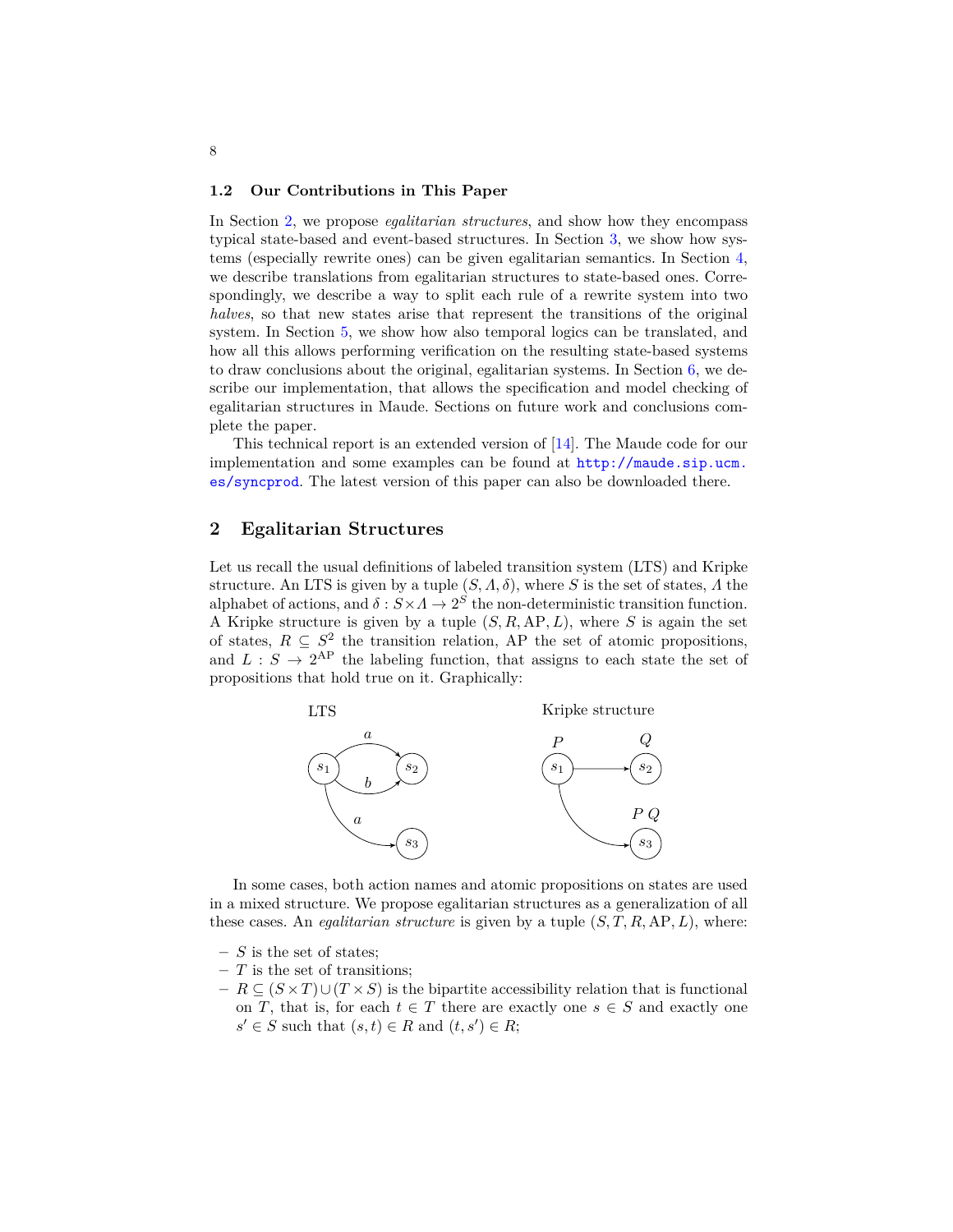- **–** AP is the set of atomic propositions on both states and transitions;
- $− L : S \cup T \rightarrow 2^{AP}$  is the labeling function for both states and transitions.

The same atomic proposition can be defined on states and on transitions in the same structure. Indeed, it is plausible that a proposition that is satisfied on several consecutive states also holds on the transitions between them. As pointed out in the introduction, the functionality of *R* on *T* is the only discriminatory requirement we allow.

Egalitarian structures generalize LTSs and Kripke structures. An LTS  $\mathcal{L} =$  $(S_{\mathcal{L}}, \Lambda_{\mathcal{L}}, \delta_{\mathcal{L}})$  can readily be made into an equivalent egalitarian structure  $\mathcal{E}(\mathcal{L}) =$  $(S_{\mathcal{E}}, T_{\mathcal{E}}, R_{\mathcal{E}}, AP_{\mathcal{E}}, L_{\mathcal{E}})$  by defining:

 $- S_{\mathcal{E}} := S_{\mathcal{L}};$  $-T_{\mathcal{E}} := \{(s, \lambda, s') \in S_{\mathcal{L}} \times \Lambda_{\mathcal{L}} \times S_{\mathcal{L}} : s' \in \delta_{\mathcal{L}}(s, \lambda)\};\$  $-$  *R<sub>E</sub>* is given by *s R<sub>E</sub>* (*s*,  $\lambda$ , *s*') and (*s*,  $\lambda$ , *s*') *R<sub>E</sub> s*';  $- AP_{\mathcal{E}} := A_{\mathcal{L}};$  $-L_{\mathcal{E}}((s, \lambda, s')) := {\lambda}, \text{ and } L_{\mathcal{E}}(s) := \emptyset.$ 

Graphically:



Atomic propositions in  $\mathcal{E}(\mathcal{L})$  represent actions in  $\mathcal{L}$ , so it seems fitting that states are assigned no label. The equivalence between these two structures is left at the intuitive level and we do not care to make it formal in this paper.

A Kripke structure  $\mathcal{K} = (S_{\mathcal{K}}, R_{\mathcal{K}}, AP_{\mathcal{K}}, L_{\mathcal{K}})$  can be made into an equivalent egalitarian structure  $\mathcal{E}(\mathcal{K}) = (S_{\mathcal{E}}, T_{\mathcal{E}}, R_{\mathcal{E}}, AP_{\mathcal{E}}, L_{\mathcal{E}})$  by defining:

- $S_{\mathcal{E}} := S_{\mathcal{K}};$
- $-\overline{T}_{\mathcal{E}} := \overline{R}_{\mathcal{K}}$  (considered as a subset of  $S_{\mathcal{K}}^2$ );
- $R_{\mathcal{E}}$  is given by  $s R_{\mathcal{E}}(s, s')$  and  $(s, s') R_{\mathcal{E}} s'$ ;

$$
- AP_{\mathcal{E}} := AP_{\mathcal{K}};
$$

$$
- L_{\mathcal{E}}(s) := L_{\mathcal{K}}(s), \text{ and } L_{\mathcal{E}}((s, s')) := L_{\mathcal{K}}(s) \cap L_{\mathcal{K}}(s').
$$

Graphically:

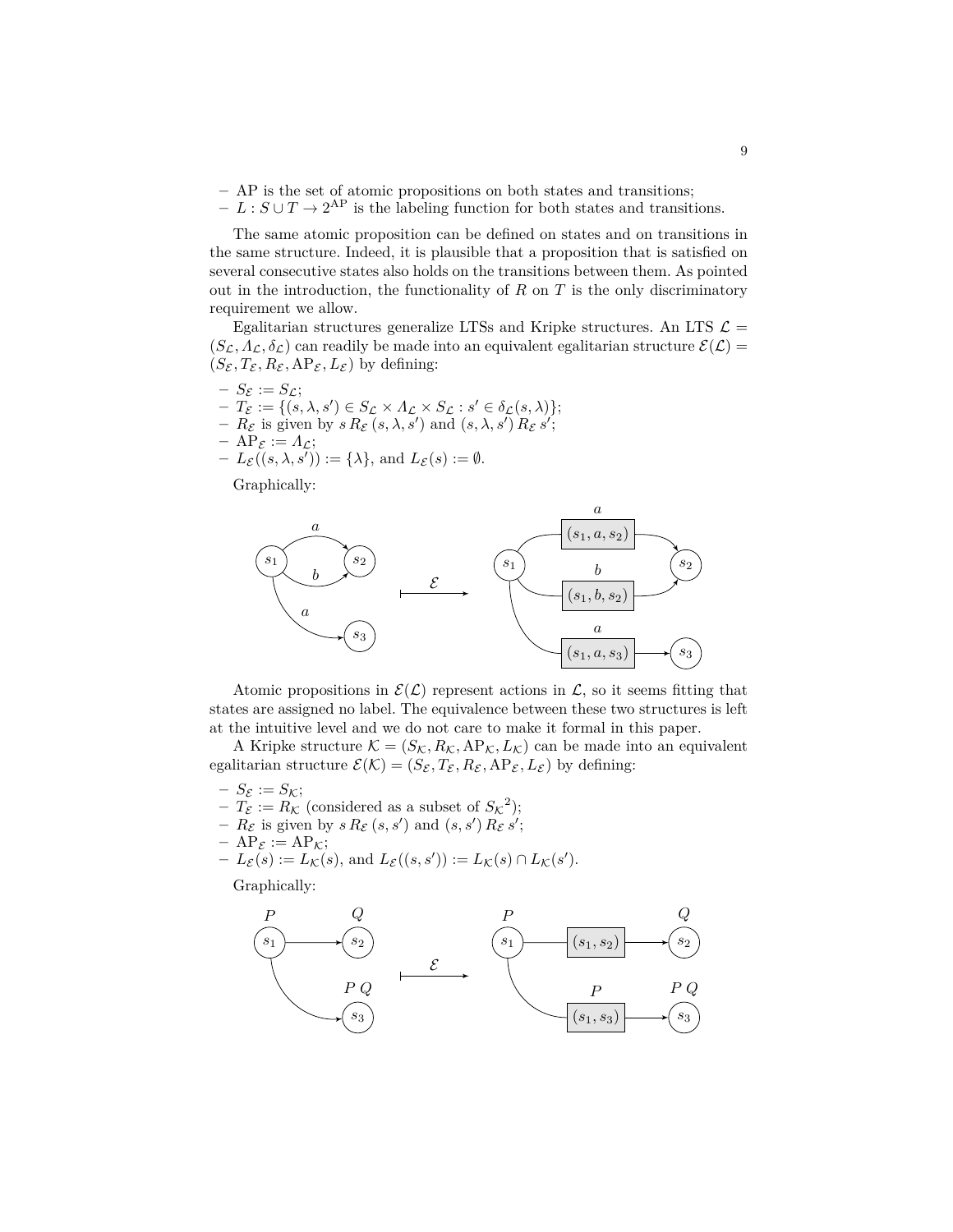The choice  $L_{\mathcal{E}}((s, s')) := L_{\mathcal{K}}(s) \cap L_{\mathcal{K}}(s')$  allows the continuity of satisfaction, that is, that a proposition true on two consecutive states is also true while traveling between them. Whether this is appropriate depends on the precise concept of equivalence between  $\mathcal K$  and  $\mathcal E(\mathcal K)$ , but, again, we do not care to make it formal. We will have something more to say on this below when dealing with rewriting logic.

## <span id="page-9-0"></span>**3 Egalitarian Semantics for Rewrite Systems**

The embedding of Kripke structures in egalitarian ones given above implies that any specification that is interpretable on the former can use the latter instead. The definition of transitions as pairs of states can be improved in some cases, because we can produce *objects* (read *terms*, if you prefer) that properly identify transitions without explicitly relying on the states around. In [\[3\]](#page-26-8), for instance, it is shown how transitions in CCS can be represented by *proof terms* derived from the system of rules that implement the semantics of the language. These proof terms, however, are not CCS terms—they are built according to a different syntax.

Rewriting logic provides a better example. A transition in a rewrite system is represented by a proof term  $[16]$ , just as a state is represented by a term of the appropriate sort. Proof terms need some extra symbols in the signature, but they are still terms, and structural information can be drawn from them. Consider this toy example system:

**ops** f g : Nat -> SomeSort . **op** \_+\_ : SomeSort SomeSort -> State . **var** N : Nat . **rl** [a] : N => N + 1 .  $r1 [b] : f(N) \Rightarrow f(3)$ 

<span id="page-9-1"></span>From the initial state  $g(1) + f(2)$  the three possible transitions are shown here, with their respective proof terms:



Each proof term includes the rule label in the context in which it is being applied, and with the values that instantiate the variables in the rule. Seen in this way, rewrite systems are naturally egalitarian, and are easily interpretable on egalitarian structures. (Indeed, as rewriting logic is well suited for implementing language syntax and semantics, proof terms become available for any language, if only in this indirect way.)

We propose a definition of rewrite system slightly different from the usual one, in order to make its egalitarian nature clearer, and also so that our ensuing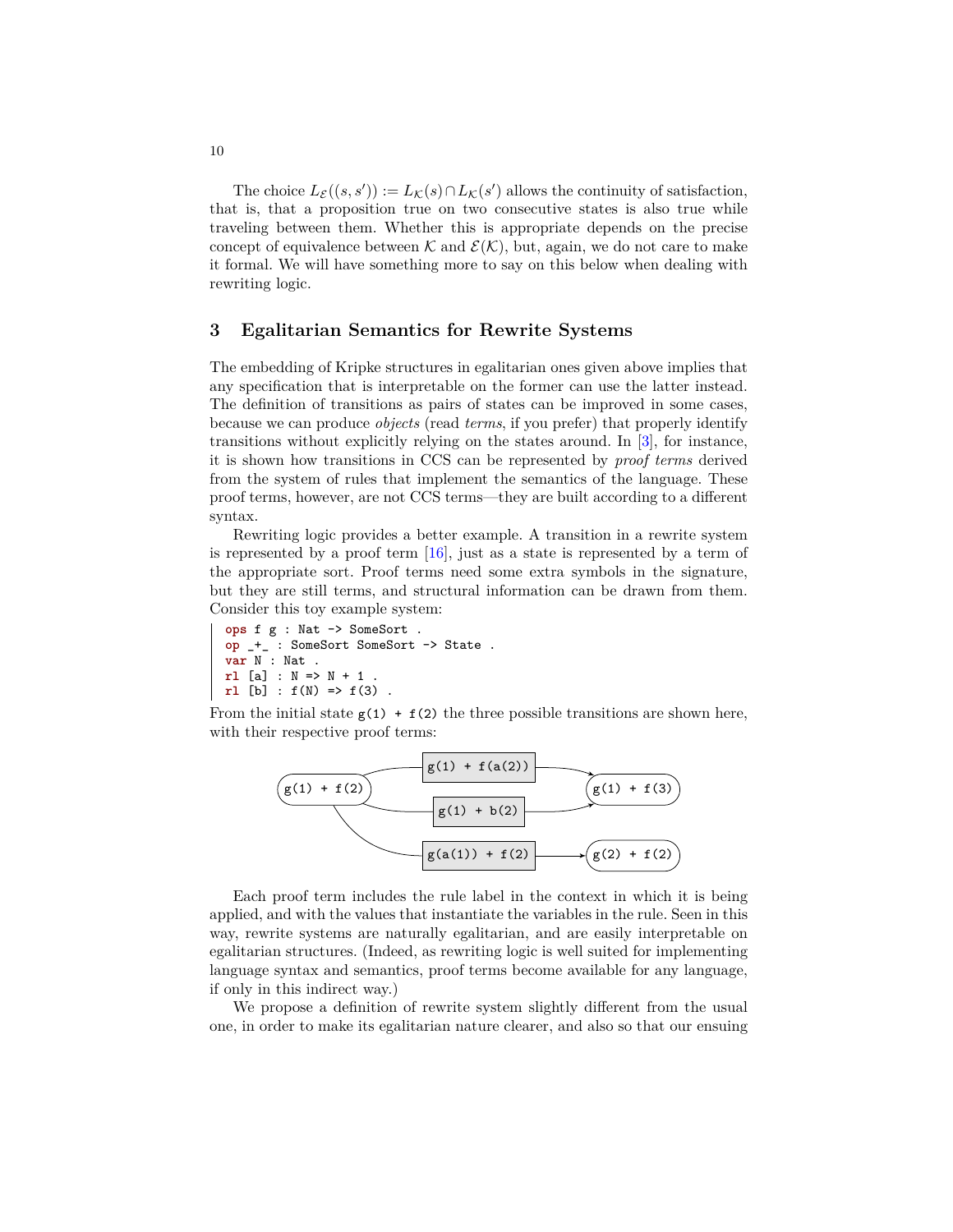exposition gets easier. Namely, we include in its signature the declaration of rule labels. It is not the definition of a more egalitarian kind of rewrite system, but a more egalitarian definition of the same concept.

In the setting of rewriting logic, the standard definition of a rewrite system (or rewrite theory) is given by a tuple  $(S, O, E \cup Ax, R)$ , where *S* is a set of declarations of sorts (sometimes with a subsort relation among them), *O* is a set of declarations of function symbols (operators), *E* is a set of equations, *Ax* is a set of equational attributes, and *R* is a set of rewrite rules. Sometimes, *S* and *O* are denoted together by *Σ* and called the *signature*.

The egalitarian definition of a rewrite system is a tuple  $(S, O, L, E \cup Ax, R)$ , where L, the only novelty, is a set of declarations of rule labels. As rule labels are used to identify transitions (by building proof terms), it is fair that they are declared, as operators are. Each rule-label declaration has the same form as an operator declaration, that is, it contains argument sorts and a result sort. For the example above, the rule label declarations would be:

**lb** a : Nat -> Nat . **lb** b : Nat -> SomeSort .

The argument sorts are the ones of the variables that appear in the rule with that label (in their textual order if there are several variables, or the empty list of sorts if there are none). It is a requirement for any valid rewrite rule that both sides are terms of the same kind. We add to this that the result sort of the rule label has to be of the same kind as well. In a simple but typical case, both sides of the rule would be terms of the same sort State, and so will be the result sort of its label.

For verification and other purposes, one often assumes, in the standard setting, that *S* includes declarations for sorts State and Prop, and that *O* includes the infix symbol  $\models$ : State  $\times$  Prop  $\rightarrow$  Bool. For the egalitarian setting we assume the sort Elem to represent both states and proof terms. We also still need Prop. Thus, the operator  $\models$  is declared as  $\models$ : Elem×Prop  $\rightarrow$  Bool. Any sort can include terms built using symbols from *O* and from *L*, but with either one or no symbol from *L*. (This reflects the remaining discrimination pointed out in the introduction.) States are represented by terms of sort Elem with no symbol from *L*; transitions are terms of sort Elem with exactly one occurrence of a symbol from *L* (so-called one-step proof terms). When needed, we assume the existence of sorts State and Trans, defined as subsorts of Elem as described; or, equivalently, we assume the existence and definition of predicates isState*,* isTrans : Elem → Bool. No particular sort is needed for other proof terms, that is,  $f(2)$  and  $b(2)$  are both of sort SomeSort. (More precise, though slightly different, algebraic definitions are given in  $[13]$ .)

The semantic function, that we denote as  $\mathcal{E}'$ , is now easy. For a rewrite system  $\mathcal{R} = (S_{\mathcal{R}}, O_{\mathcal{R}}, L_{\mathcal{R}}, E_{\mathcal{R}} \cup Ax_{\mathcal{R}}, R_{\mathcal{R}})$ , its semantics are given by  $\mathcal{E}'(\mathcal{R}) =$  $(S_{\mathcal{E}}, T_{\mathcal{E}}, R_{\mathcal{E}}, AP_{\mathcal{E}}, L'_{\mathcal{E}})$ , where:

- $S_{\mathcal{E}}$  :=  $T_{S_{\mathcal{R}} \cup O_{\mathcal{R}}}/E_{\mathcal{R}} \cup Ax_{\mathcal{R}}$ , State (terms of sort State modulo equations);
- $-$  *T*<sub>E</sub> := *T*<sub>SR∪OR∪LR</sup> / E<sub>R</sub>∪Ax<sub>R</sub></sub>, Trans (terms of sort Trans modulo equations);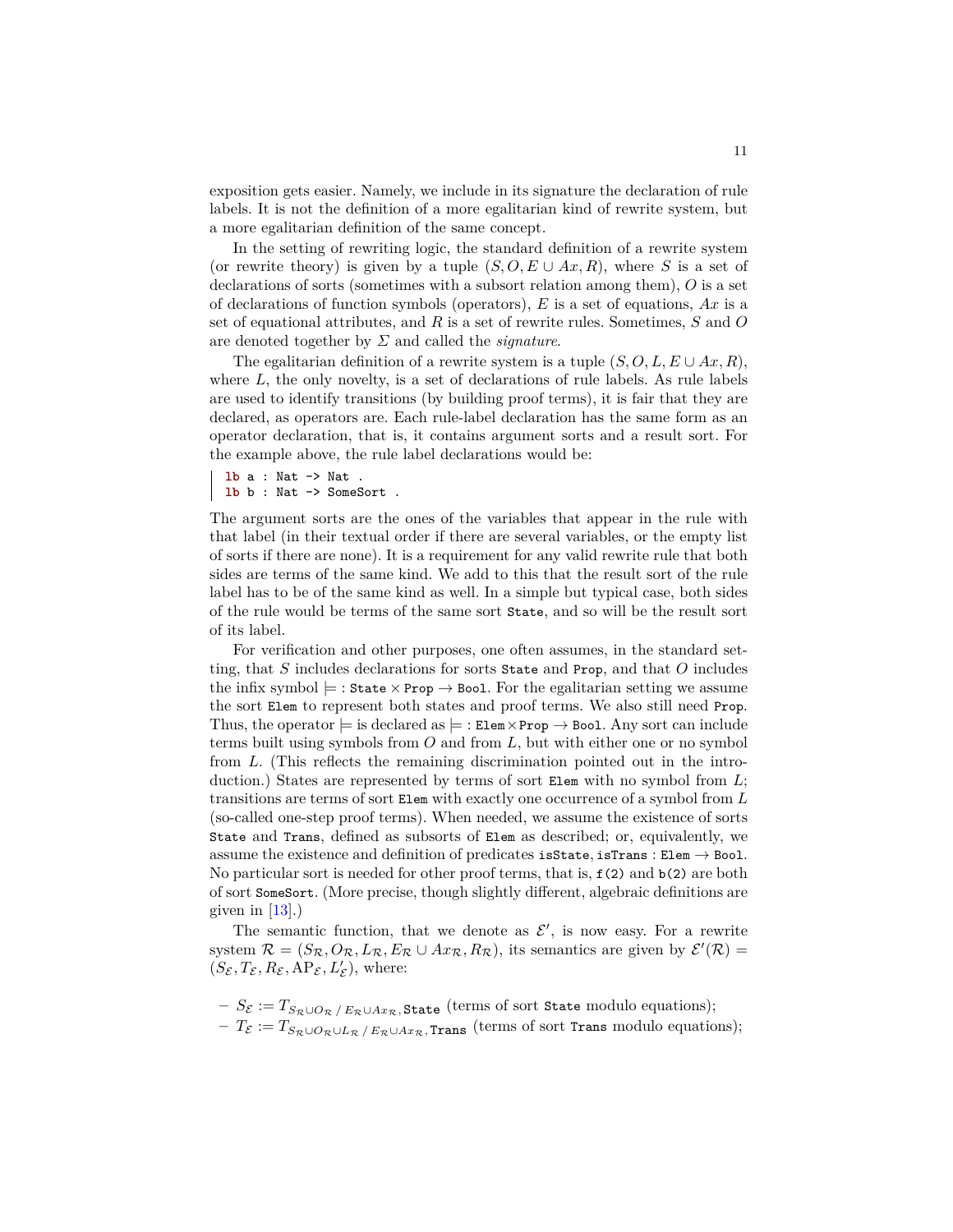- $R_{\mathcal{E}}$  is given by  $s R_{\mathcal{E}} t$  and  $t R_{\mathcal{E}} s'$  for each  $t$  that is a proof term for a one-step derivation from  $s$  to  $s'$ ;
- **–** AP<sup>E</sup> := *TS*R∪*O*<sup>R</sup> */ E*R∪*Ax*R*,* Prop (terms of sort Prop modulo equations);
- $-L_{\mathcal{E}}(s) := \{p \in \mathsf{AP}_{\mathcal{E}} : s \models p = \text{true} \text{ modulo } E_{\mathcal{R}} \cup Ax_{\mathcal{R}}\}, \text{ for } s \in S_{\mathcal{E}};$
- $-L_{\mathcal{E}}^{\mathcal{F}}(t) := \tilde{L}_{\mathcal{E}}^{\mathcal{F}}(s) \cap L_{\mathcal{E}}^{\mathcal{F}}(s^{\mathcal{F}})$  for  $t \in T_{\mathcal{E}}$ , and *s*, *s'* such that  $s R_{\mathcal{E}} t$  and  $t R_{\mathcal{E}} s^{\mathcal{F}}$ .

The definition of the labeling, in particular, reflects the one for the embedding of Kripke structures in egalitarian ones given in the previous section to guarantee continuity of satisfaction. Thus, we have that this diagram commutes:



In it, we denote as RwS the class of rewrite systems, as KS the class of Kripke structures, and as EgS the class of egalitarian structures. Also, "sem" is the semantics based on term algebras described in [\[7\]](#page-26-9),  $\mathcal{E}$  is the embedding of Kripke structures in egalitarian ones from Section [2,](#page-7-1) and  $\mathcal{E}'$  is the semantics just defined.

The labeling deserves a deeper thought. In a rewrite system, seen in an egalitarian way, atomic propositions and the equations defining them apply equally to states and to transitions. Often, a state and a neighboring transition have similar algebraic shapes, and that eases a continuous definition of satisfaction for them. In the simple example above, consider this proposition has- $g1$ :

**op** has-g1 : Prop . **var** E : Elem . **eq** g(1) + E |= has-g1 = true . **eq** E |= has-g1 = false [**owise**] .

This equational definition makes at once the proposition true for the transition  $g(1) + b(2)$  and for the state  $g(1) + f(2)$ , and false for the transition  $g(a(1)) + f(2)$  and for the state  $g(2) + f(2)$ .

Considering this, a better, more egalitarian, and more flexible definition of the labeling for any Elem *e* is:

 $- L_{\mathcal{E}}(e) := \{ p \in AP_{\mathcal{E}} : e \models p = \text{true} \text{ modulo } E_{\mathcal{R}} \cup Ax_{\mathcal{R}} \}.$ 

The semantics of rewrite systems as egalitarian structures according to this labeling is denoted as  $\mathcal E$  (instead of the previous  $\mathcal E'$ ) from now on.

## <span id="page-11-0"></span>**4 Translation to Familiar Grounds**

We define now functions  $K$  and "split" so that the following diagram commutes:



12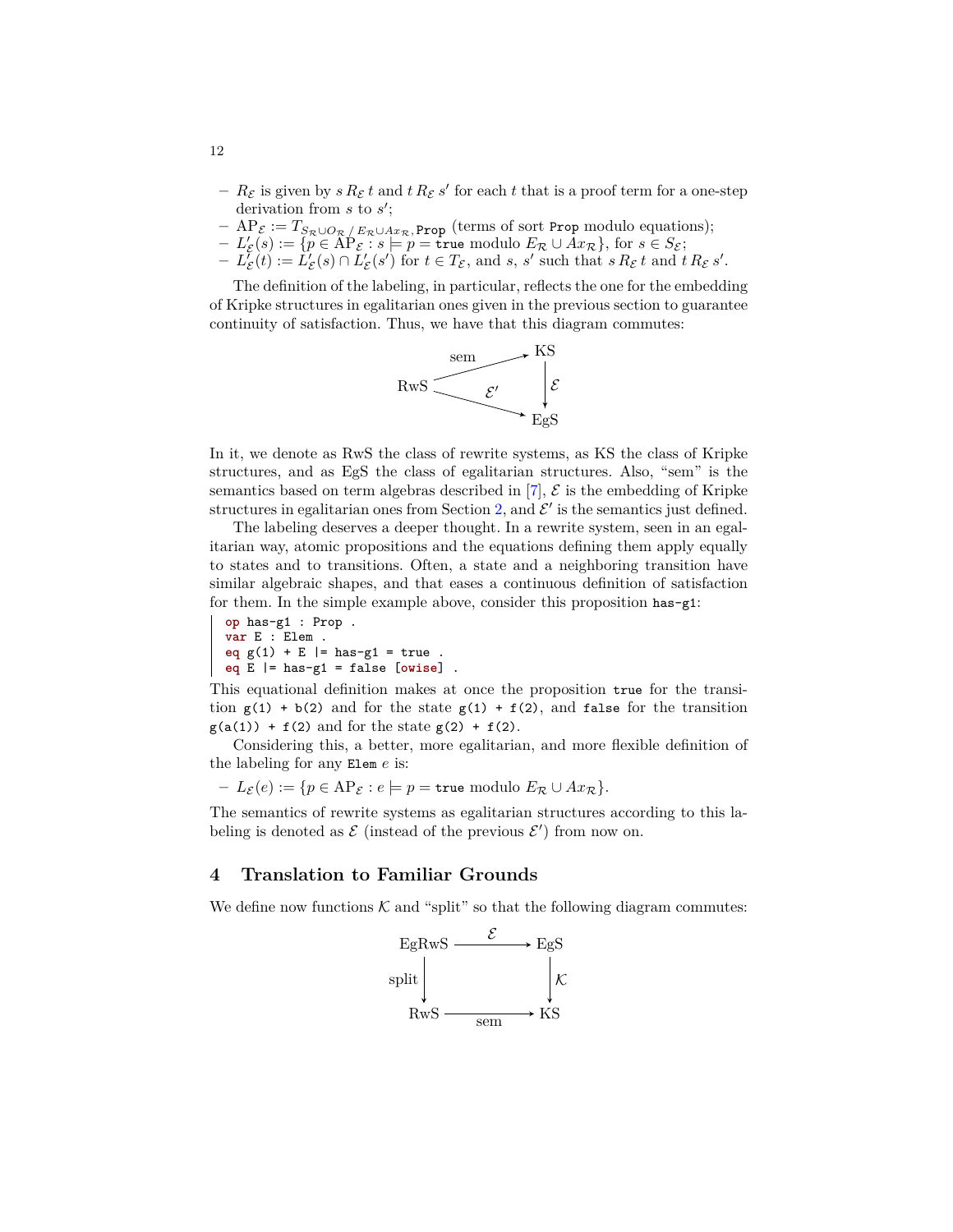EgRwS is the class of rewrite systems defined in the egalitarian way. (More precisely, the diagram commutes only when monogamy of transitions is guaranteed; more on this below.)

Our aim is to benefit from tools and concepts available for the lower half of the diagram, and use them in the egalitarian systems and structures on the upper half. For instance, in Section [5](#page-14-0) we define the satisfaction of a temporal formula on an egalitarian structure based on the standard satisfaction on a Kripke structure, and in Section [6](#page-18-0) we use existing model checkers with a new mission.

Also note that, although rewriting logic is egalitarian in nature, as discussed above, because states and transitions are represented as like terms, Maude is not so, as proof terms are not Maude objects. The function "split", as we describe below, makes transitions appear as new states, allowing thus to be egalitarian in an indirect way. Our implementation, described in Section [6,](#page-18-0) is based on this idea.

Sometimes we call *split* systems or structures the ones that result from applying  $K$  or "split". Also, the states of a split system or structure that were originally a transition are called *t-states*; the others are *s-states*.

Transforming an egalitarian structure into a Kripke one is accomplished in this simple way:

$$
(S, T, R, AP, L) \xrightarrow{\mathcal{K}} (S \cup T, R, AP, L).
$$

That is, we make old states and transitions into new states. Visually, this is reflected by changing square shapes into rounded ones:

$$
(s) \t t \t (s') \t t' \t t' \t t' \t (s) \t (t') \t (s') \t (t')
$$

(Note that this is not the inverse of the embedding  $\mathcal{E}: KS \to RwS$  given above.)

The transformation "split" on rewrite systems, designed to reflect  $K$ , is more involved. The idea is removing each rule

 $\vert$  crl  $[\ell] : l(\overline{x}) \to r(\overline{x})$  if  $C(\overline{y})$ 

and adding in its place

**crl**  $[\ell_1] : l(\overline{x}) \to \ell(\overline{x}, \overline{y})$  **if**  $C(\overline{y})$  and **rl**  $[\ell_2] : \ell(\overline{x}, \overline{y}) \to r(\overline{x})$ 

with the straightforward simplification for non-conditional rules. The condition applies to the firing of the rule, not to its continuation. The variables in the tuple  $\overline{y}$  are the new ones, not in  $\overline{x}$ , that appear in matching and rewriting conditions in *C*.

This splitting of a rule into two produces new states in the split rewrite system that correspond to the new states produced by  $K$ . With rules a and b (from the beginning of Section [3\)](#page-9-1) split in the way described, we get a rewrite system

**rl** [a1] : N => a(N) . **rl** [a2] : a(N) => N + 1 . **rl** [b1] : f(N) => b(N) . **rl** [b2] : b(N) => f(3) .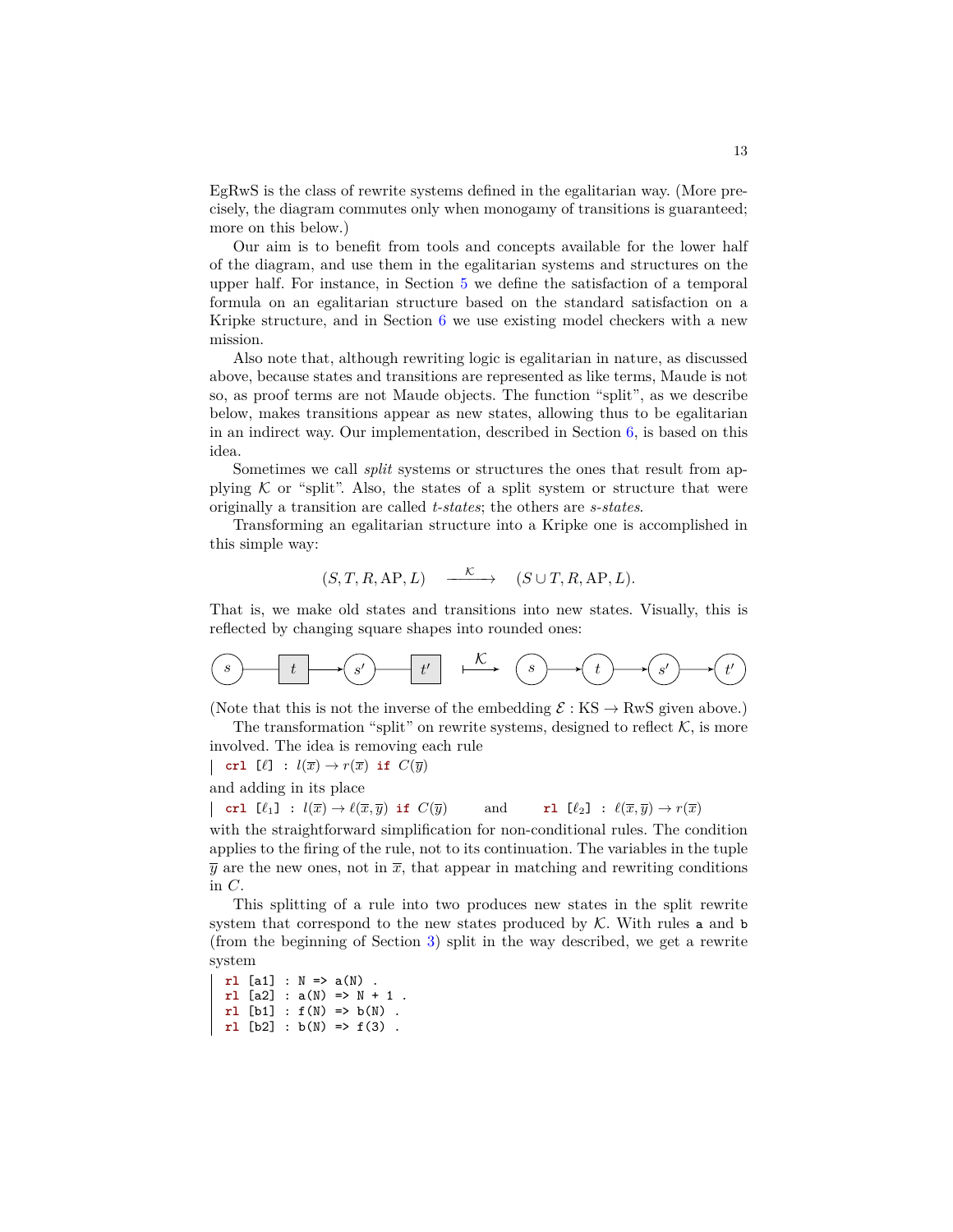whose standard Kripke semantics includes this:



This is exactly  $K$  applied to the egalitarian structure for the original system, as drawn in Section [3.](#page-9-1)

More formally now, given  $\mathcal{R} = (S_1, O_1, L_1, E_1 \cup Ax_1, R_1)$ , we build split $(\mathcal{R})$  $(S_2, O_2, E_2 \cup Ax_2, R_2)$  by this series of steps:

- 1. *S*<sup>2</sup> is produced by renaming sorts State to SState, Trans to TState and Elem to State in *S*<sup>1</sup> (so SState and TState are subsorts of State); this renaming must be propagated all through the specification;
- 2. letting  $O_2 := O_1 \cup L_1$  (that is, rule labels are transformed into operators);
- 3. letting  $E_2 := E_1$ , and  $Ax_2 := Ax_1$ ;
- 4. splitting rules in  $R_1$  to produce the ones in  $R_2$ , as explained above.

There is still a difficulty with the resulting system. For it to be equivalent to the original one, we need to ensure that half-rule  $\ell_1$  is always immediately followed by  $\ell_2$ , for each original rule  $\ell$ . Otherwise, another half-rule  $\ell'_1$  could take place in between, a behavior not possible in the original system. Again, this reflects the discrimination of monogamy for transitions, polygamy for states.

A solution is restricting our attention to *topmost* rewrite systems. Many interesting rewrite systems are topmost or can be easily transformed into an equivalent one that is topmost and formally similar [\[9\]](#page-26-10). A topmost rewrite system is one in which all rewrites happen on the whole state term—not on its subterms. Formally, this is guaranteed by requiring that all rule labels have result sort Elem (or its subsort Trans), and that the sort Elem does not appear as argument in any constructor or rule label, so that no term of sort Elem can be subterm of another term of the same sort. In particular, this prevents that the left-hand side of a rule is a variable (of sort State). If this happened, the resulting proof term would have shape  $\ell(\mathbf{S})$ , for **S** of sort **State**, so the split system would not be topmost even though the original one was.

In a topmost system, the term  $\ell(t_1, \ldots, t_n)$ , resulting from applying the halfrule  $\ell_1$ , can only be rewritten using half-rule  $\ell_2$ , as we need. Or, this is so if there are no two rules with the same label and the same argument sorts. We assume that our systems fulfill this mild requirement. This is the same reasonable requirement made to overloaded function symbols.

We assume from now on that transition monogamy is guaranteed in split systems in some way. Thus, the diagram at the beginning of this section is commutative. The definitions have been chosen so that the proof of that result is straightforward.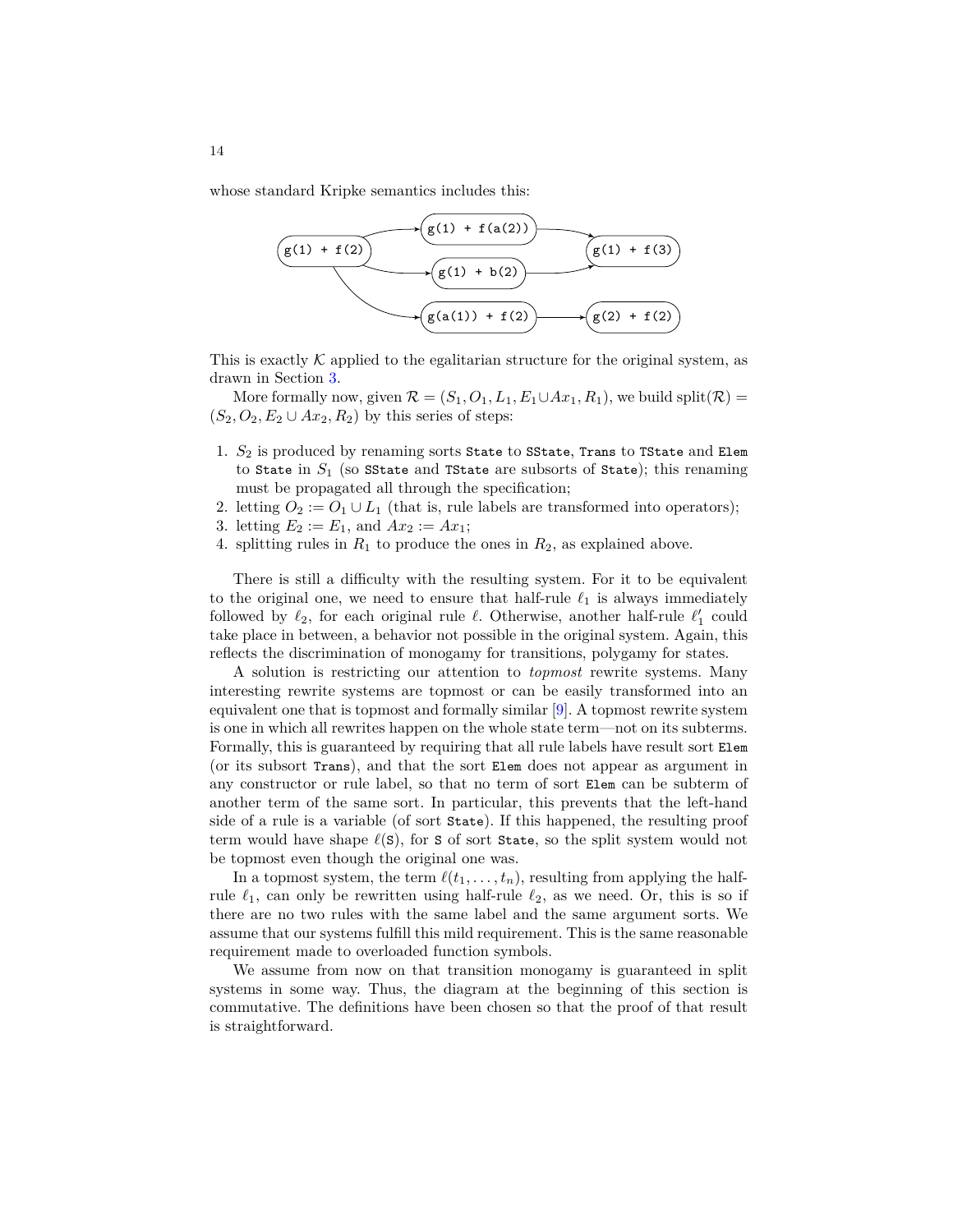## <span id="page-14-0"></span>**5 Temporal Logics on Egalitarian Structures**

As LTSs and Kripke structures can be seen as particular cases of egalitarian structures, any temporal logic designed for the former ones can also be interpreted on the latter. This includes HML  $[10]$  and the  $\mu$ -calculus  $[12]$ , and all the CTL<sup>\*</sup> family [\[8\]](#page-26-12). More interestingly, mixed logics like  $\text{ACTL}^*$  [\[6\]](#page-26-1) that use at the same time action identifiers and atomic propositions on states, are interpretable on egalitarian structures.

As introduced above, we would like to define and verify the satisfaction of temporal formulas on egalitarian structures by translating the problem to wellknown non-egalitarian settings. That is, we want temporal logics  $TL_1$  and  $TL_2$ and a translation  $\sigma$  to complete the previous diagram to this one:



 $TL_2$  is any state-based logic, like LTL. In Meseguer's terminology  $[17]$ , the maps

$$
(\mathcal{K}, \sigma) : \text{EgS} \times \text{TL}_1 \to \text{KS} \times \text{TL}_2
$$
  
(split,  $\sigma) : \text{EgRwS} \times \text{TL}_1 \to \text{RwS} \times \text{TL}_2$ 

must be *faithful maps of tandems*, that is, the satisfaction relation must be preserved. Indeed, instead of giving a new, independent definition for semantics, we consider they are given by  $\sigma$  and define satisfaction on the upper half of the diagram as satisfaction of translations on the lower half:

$$
\mathcal{R}, e \models_{eg} \varphi
$$
 iff split $(\mathcal{R}), e \models \sigma(\varphi)$ .

Here,  $\models_{eg}$  is the egalitarian satisfaction relation,  $\mathcal{R}$  is an egalitarian rewrite system,  $e$  a state or transition, and  $\varphi$  a temporal formula. Remember that, for this definition of  $\models_{eg}$  to work as expected, we need monogamous transitions in  $split(\mathcal{R}).$ 

**Raw LTL.** The perfect temporal logic to play the role of  $TL_1$  would also be egalitarian, to exploit the full potential of egalitarian structures. By that we mean a logic able to use propositions both on states and on transitions as its basic formulas, and to evaluate formulas on transitions. In a different way: we want  $\sigma$  to be onto. To the best of our knowledge, no such logic has been proposed, although  $TLR^*$  [\[17\]](#page-27-1) and SE-LTL [\[4\]](#page-26-2) come close.

The obvious onto transformation is the identity:  $TL_1 = TL_2 = LTL$  and  $\sigma = id$ . Thus, for example, the *next* operator  $\circ$  has to be interpreted on an egalitarian structure as "in all outgoing transitions" when on a state, and "in the destination state" when on a transition. That gives the specifier full power. This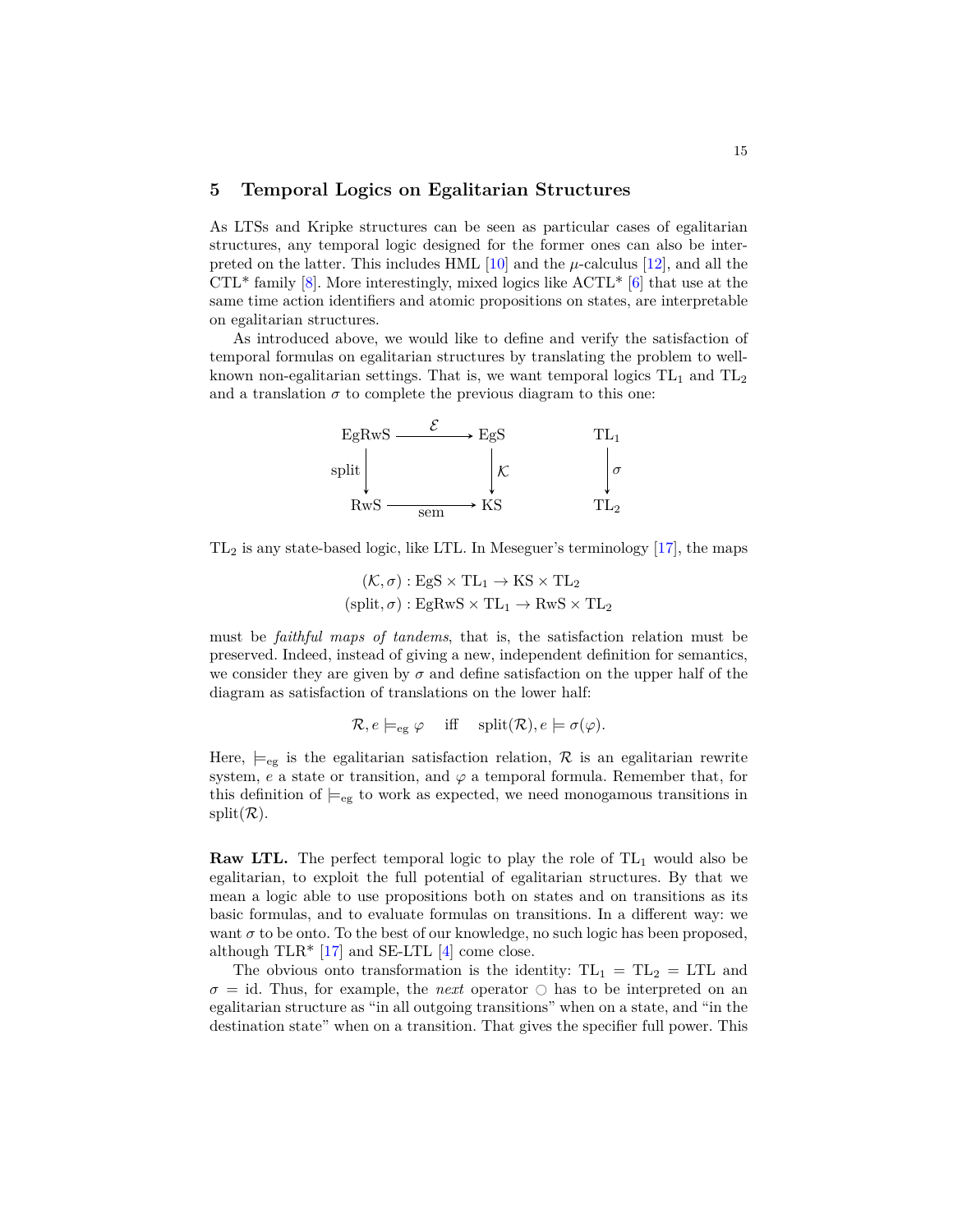is equally valid for state-based temporal logics other than LTL. The moral is: instead of (or in addition to) looking for new state-and-transition-based temporal logics, use well-known state-based logics on split systems.

**From LTL**<sub>eg</sub> **to LTL.** Consider a Kripke structure K and an LTL formula  $\varphi$ interpreted on K. We can interpret  $\varphi$  on  $\mathcal{E}(\mathcal{K})$ , the embedding of K as egalitarian structure, by pretending that transitions are not present and jumping from state to state. Let us refer to LTL with these semantics on egalitarian structures as LTL<sub>eg</sub>. We want to find the  $\sigma$  that makes faithful the map of tandems  $(\mathcal{K}, \sigma)$ :  $EgS \times LTL_{eg} \rightarrow KS \times LTL$ . From a practical point of view this is pointless, as it amounts to translating a problem  $(\mathcal{K}, \varphi)$  on KS  $\times$  LTL to the more complex one  $(\mathcal{K}(\mathcal{E}(\mathcal{K})), \sigma(\varphi))$  on the same setting; but it is an interesting exercise.

The *next* operator  $\circ$  is originally only interested in states, so it must skip t-states. The translation *σ* must duplicate this operator:  $\sigma(\bigcirc\varphi) := \bigcirc \bigcirc \sigma(\varphi)$ . The *at all future times* operator  $\Box$ , being an LTL operator, must rather be understood as *on all future states*. The translation  $\sigma$  must make it skip every second state, which is known to be non-doable in LTL [\[20\]](#page-27-5). We have to use the atomic proposition isTrans, true for t-states and false otherwise, and define  $\sigma(\Box \varphi) := \Box(\texttt{isTrans} \lor \sigma(\varphi)).$ 

However, intuitively, something is wrong in the specification of a system if a property that is supposed to hold at all future times does not hold while transitions are being executed. If I am feeling sleepy until lunch and also after lunch, so would I be while having lunch. Remember the discussion at the end of Section [3](#page-9-0) about the proposition has-g1. For another example, think of a system whose states are given as *soups* of objects, that is, independent objects tied by a commutative and associative operator (often represented by empty syntax). This could be such a state:

<client1, waiting, info1> <client2, running, info2> <server, client2>

We are interested in knowing whether some client is waiting. The proposition some-waiting can be defined like this:

```
eq <C, waiting, I> Rest |= some-waiting = true .
eq Conf |= some-waiting = false [owise] .
```
When client2 finishes its communication with the server, the system executes the rule

```
rl [finish] : <C, running, I> <server, C>
            \Rightarrow <C, finished, I> <server, noclient>.
```
and goes to state

<client1, waiting, info1> <client2, finished, info2> <server, noclient>

by means of the transition

<client1, waiting, info1> finish(client2, info2)

The point to note is that some-waiting is true, as defined, in both states and in the transition.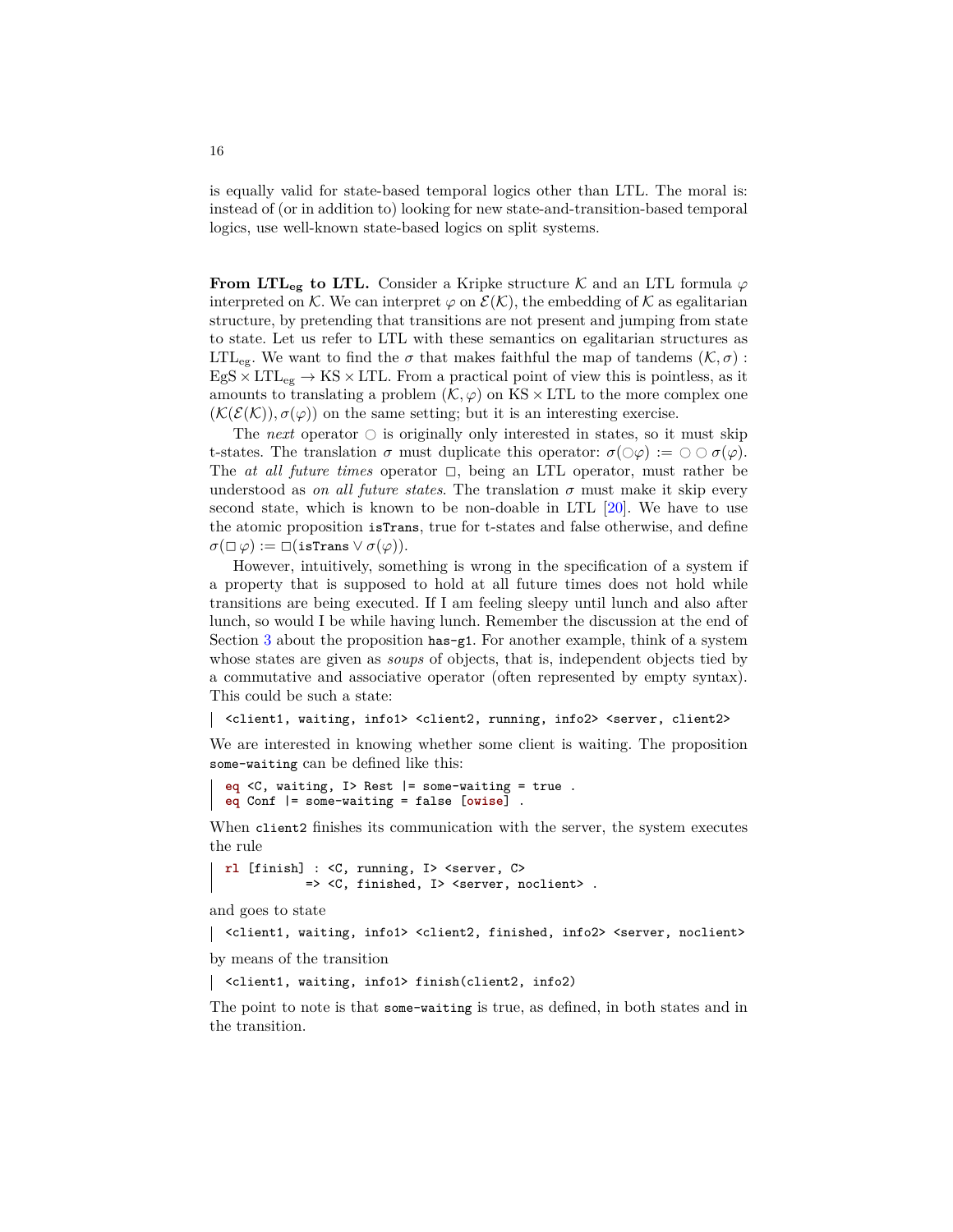**From TLR\*** to CTL<sup>\*</sup>. The approach to propositions on transitions in TLR<sup>\*</sup> is through the use of so-called *spatial actions*, that is, patterns for proof terms. A single rule label  $\ell$ , for instance, is a valid spatial action. Variable instantiations and contexts for rewriting can also be specified. For each of these patterns, an equivalent atomic proposition on t-states can be defined. Equivalent in the sense that a t-state satisfies the proposition iff it matches the pattern. This was implemented in [\[1\]](#page-26-6) and in [\[13\]](#page-26-7). We assume this equivalence, so that any spatial action appearing in a  $TLR^*$  formula can appear as a proposition in a  $CTL^*$ formula. (Defining a proposition equivalent to a single rule-label pattern involves exploring the proof term to search for the label at any nesting level. However, rules tend to be applied at particular spots in the term. Compare to operators: it is rare that we are interested in whether a particular operator appears at any nesting level on a state term, and then define atomic propositions according to it.)

In TLR\*, propositions on states and spatial actions are clearly separate entities: the former are only tested on states, the latter only on transitions. But when interpreted on  $\mathcal{K}(\mathcal{R})$  both are propositions on states. In order to be able to define  $\sigma$ , we need that  $\mathcal{K}(\mathcal{R})$  includes two subsorts of Prop: SProp and TProp.

From TLR\*'s point of view, a transition is tied to its origin state. Thus, if  $P_t$  is a TProp and  $P_s$  is an SProp, the formula  $\bigcirc (P_t \wedge P_s)$  means " $P_s$  must hold on the next state, and *P<sup>t</sup>* must hold on the transition going out from that next state". Likewise, the formula  $\Box P_t$  means " $P_t$  must hold in all future transitions".

This deserves formalization. Taking as primitive constructs for  $TLR^*$  negation, disjunction, *next*, *until*, and existential quantification on paths, we define  $\sigma: TLR^* \to CTL^*$  by:

$$
\begin{aligned}\n&-\sigma(P) = P, \text{ if } P \text{ has sort } \text{SProp}; \\
&-\sigma(P) = \bigcirc P, \text{ if } P \text{ has sort } \text{Prop}; \\
&-\sigma(\neg \varphi) = \neg \sigma(\varphi); \\
&-\sigma(\varphi_1 \vee \varphi_2) = \sigma(\varphi_1) \vee \sigma(\varphi_2); \\
&-\sigma(\bigcirc \varphi) = \bigcirc \bigcirc \sigma(\varphi); \\
&-\sigma(\varphi_1 \mathbf{U} \varphi_2) = (\text{isState } \rightarrow \sigma(\varphi_1)) \mathbf{U} (\text{isState } \wedge \sigma(\varphi_2)); \\
&-\sigma(\mathbf{E} \varphi) = \mathbf{E} \sigma(\varphi).\n\end{aligned}
$$

The proposition is State, as explained in Section [3,](#page-9-0) needs to be defined in  $\mathcal{K}(\mathcal{E})$ as true on s-states and false on t-states.

The previous two examples defined new semantics for raw LTL and  $LTL_{ee}$ through the translations  $\sigma$ . This case is different, because  $TLR^*$  already has semantics [\[17\]](#page-27-1). The following result is in order.

**Proposition 1.** *The map*

$$
(\mathcal{K}, \sigma) : \text{EgS} \times \text{TLR}^* \to \text{KS} \times \text{CTL}^*
$$

*is a faithful map of tandems, that is,*

$$
\mathcal{E}, s \models \varphi \iff \mathcal{K}(\mathcal{E}), s \models \sigma(\varphi).
$$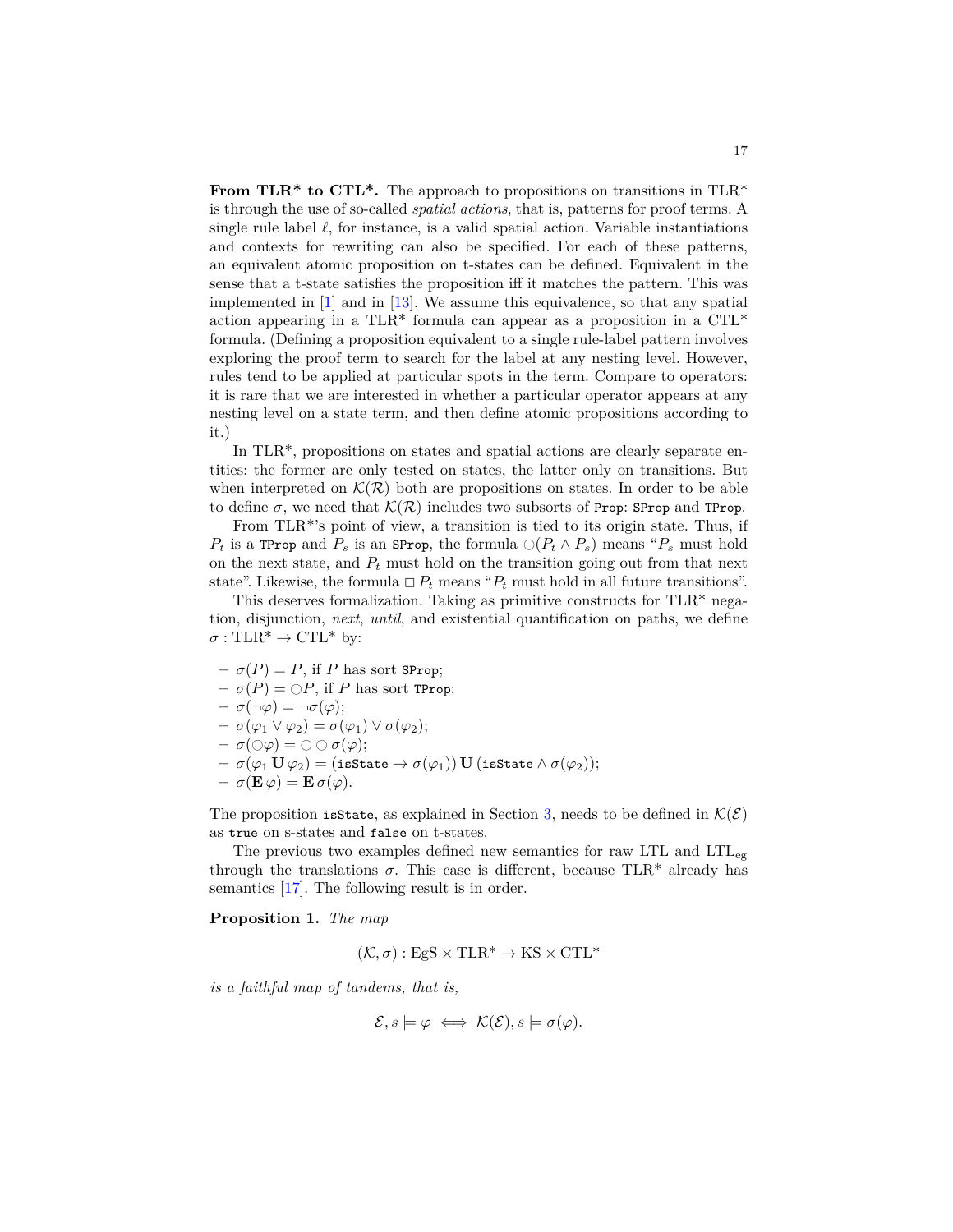*Proof.* The satisfaction symbol on the right is the usual one for Kripke structures and CTL\*. The one on the left is defined in [\[17\]](#page-27-1). But these semantics of Meseguer are defined on a structure that is not a pure Kripke structure and not an egalitarian one, but something in between. For a proper statement and a proof to be possible we should formally define satisfaction of TLR\* formulas on egalitarian systems. We do it now, adapting [\[17\]](#page-27-1).

First, a *run* on an egalitarian structure is a sequence of states and transitions  $s_0, t_1, s_2, t_3, \ldots$  such that  $(s_i, t_{i+1}) \in R$  for all even *i* and  $(t_i, s_{i+1}) \in R$  for all odd *i*. We are particularly interested in infinite runs. We denote by  $\text{Run}(\mathcal{E})_s$  the set of infinite runs of  $\mathcal E$  starting at state *s*. (We are already being non-egalitarian: it cannot be avoided, as the statement mentions satisfaction on states, not on transitions, and also because, as already mentioned, the semantics in [\[17\]](#page-27-1) ties transitions to their origin states.)

We use the following syntax for  $TLR^*$ , slightly adapted from [\[17\]](#page-27-1). We use as primitive symbols negation, disjunction, *next*, *until*, and existential quantification on paths, as above. The two categories defined are formulas on states,  $\varphi_s$ , and formulas on paths (starting at states),  $\varphi_p$ . The symbol  $p_s$  represents an atomic proposition on states, and  $p_t$  on transitions. (Remember that here we do not follow Meseguer, who uses spatial actions instead of propositions on transitions.)

$$
\begin{aligned}\n &-\varphi_s::=\top\mid\neg\varphi_s\mid\varphi_s\vee\varphi'_s\mid\mathbf{E}\,\varphi_p, \\
 &-\varphi_p::=\top\mid p_s\mid p_t\mid\neg\varphi_p\mid\varphi_p\vee\varphi'_p\mid\mathbf{X}\,\varphi_p\mid\varphi_p\,\mathbf{U}\,\varphi'_p.\n\end{aligned}
$$

Our choice of syntax entails that a proposition on states  $p<sub>s</sub>$  is *not* a formula on states. Instead, it is  $\mathbf{E} p_s$  that expresses the property that  $p_s$  holds at the initial state. We admit this is odd, but it is more symmetrical and clean. It is always possible to introduce shortcuts or syntactic sugar afterwards. Anyway, usual definitions of syntax for TLR<sup>\*</sup> or CTL<sup>\*</sup> entail that  $\mathbf{E}\varphi_p$  is a formula on paths, which is equally odd.

We need to define two satisfaction relations. Some notation is needed: if *ρ* is an infinite run,  $\rho(i)$  denotes the *i*-th element of the run (starting at 0) and  $\rho(i,\infty)$  the infinite run that results from  $\rho$  by removing the *i* first elements. The cases for negation, disjunction, and constant truth are defined as usual and we omit them.

 $\mathcal{L} = \mathcal{E}, s \models \mathbf{E} \varphi_p \iff \text{there exists } \rho \in \text{Run}(\mathcal{E})_s \text{ such that } \mathcal{E}, \rho \models \varphi_p;$  $- \mathcal{E}, \rho \models p_s \iff p_s \in L(\rho(0));$  $- \mathcal{E}, \rho \models p_t \iff p_t \in L(\rho(1));$  $\mathcal{E}, \rho \models \mathbf{X} \varphi_p \iff \mathcal{E}, \rho(2,\infty) \models \varphi_p;$  $\mathcal{L} = \mathcal{E}, \rho \models \varphi_p \mathbf{U} \varphi'_p \iff \text{there exists } k \in \mathbb{N} \text{ such that } \mathcal{E}, \rho(2k, \infty) \models \varphi'_p \text{ and for } p \in \mathcal{E}.$ all  $i \in \{0, \ldots, k-1\}$  we have  $\mathcal{E}, \rho(2i, \infty) \models \varphi_p$ .

Now, checking that these semantics agree with the ones given in [\[17\]](#page-27-1) and completing the real proof of the proposition are both straightforward tasks.  $\Box$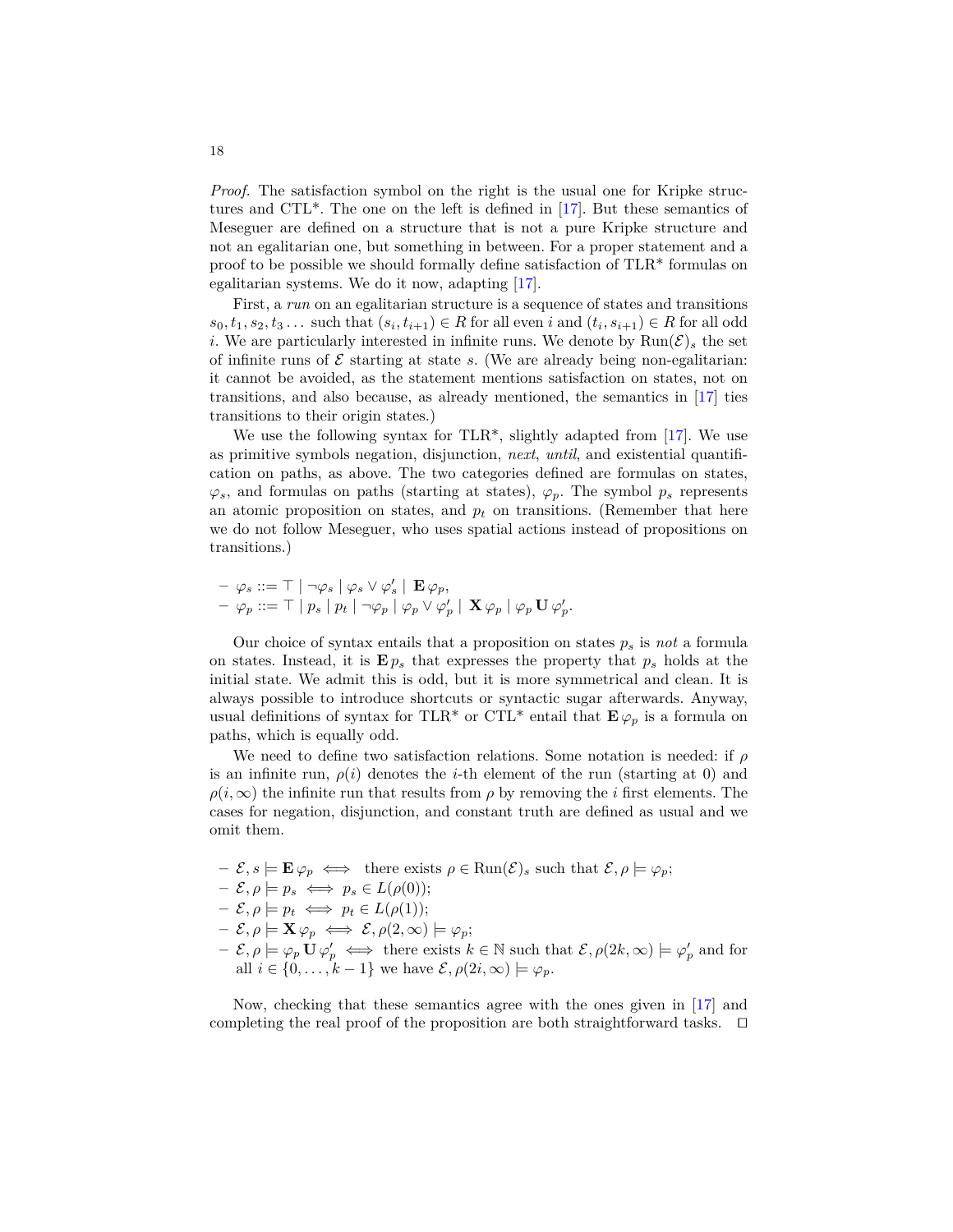## <span id="page-18-0"></span>**6 Our Implementation**

We have implemented in Maude the translation just defined, but restricted to the linear-time subset of TLR\*, called LTLR, and to topmost systems. That is:

 $(split, \sigma) : EgRwS \times LTLR \rightarrow RwS \times LTL.$ 

The implementation and some examples are available for download from our website: <http://maude.sip.ucm.es/syncprod>. Appendix [A](#page-23-0) contains detailed instructions for using the implementation.

The function "split" is implemented by a module operator SPLIT[ModName]. It produces a module with each original rule split into two, and with the original rule labels added as operators to the signature. Users, after coding a system module, say Orig, can import the split module by using **protecting** SPLIT[Orig]. Then, they have available sorts StateOrig (a renaming of the original State) and TransOrig, and also a new sort State, which is a supersort of the other two.

In the exposition in Section [3](#page-9-0) we proposed the name Elem to include states and transitions. However, we want to be ready for our future developments in which we anticipate that nested module operators will be used. That is why we always assume that the input system has a sort named State, and we guarantee that the same is true for the produced system. Module operators observing this convention can be combined. For instance, SPLIT[SPLIT[Orig]] is a valid module expression.

If model checking is the aim, atomic propositions on s-states and t-states can be declared and their satisfaction defined by the usual means. The modelchecking function, modelCheck, expects an LTL formula, that it interprets in the split module (without any consideration to the fact that it is a split module). We have implemented the syntax of LTLR and the translation  $\sigma$  described at the end of the previous section (except that we do not need quantification on paths, as we restrict to linear time). The function that performs the translation is called LTLR. We have not included in this implementation spatial actions, so our flavor of LTLR uses propositions on transitions and no spatial actions. The syntax for LTLR formulas has been defined with a symbol "@" attached to each logical symbol, to avoid clashes with LTL syntax: @True, @->, and so on. Not a beautiful choice, but acceptable for a prototype. The formula LTLR( $@$  -  $P$  $@$ -> $Q$ ), for example, can be used in the model checker, assuming propositions P and Q have been properly declared and defined, each one either of sort SProp or TProp.

To test the performance of our tool, we have found useful an example system about a communication channel described in [\[17\]](#page-27-1). The system contains a parameter, maxFaults, that limits the number of duplications and losses of messages the communication can suffer. This single number allows tuning the size of the state space and drawing some conclusions on the performance of the model checker.

For a quick reminder, these are the rules of the system:

```
crl [tick] : \{X | T\} => \{next(X) | s(T)\} if not other-rule-enabled(X).
rl [req] : {X [C, S, Q, N, true, noAnswer] | T}
```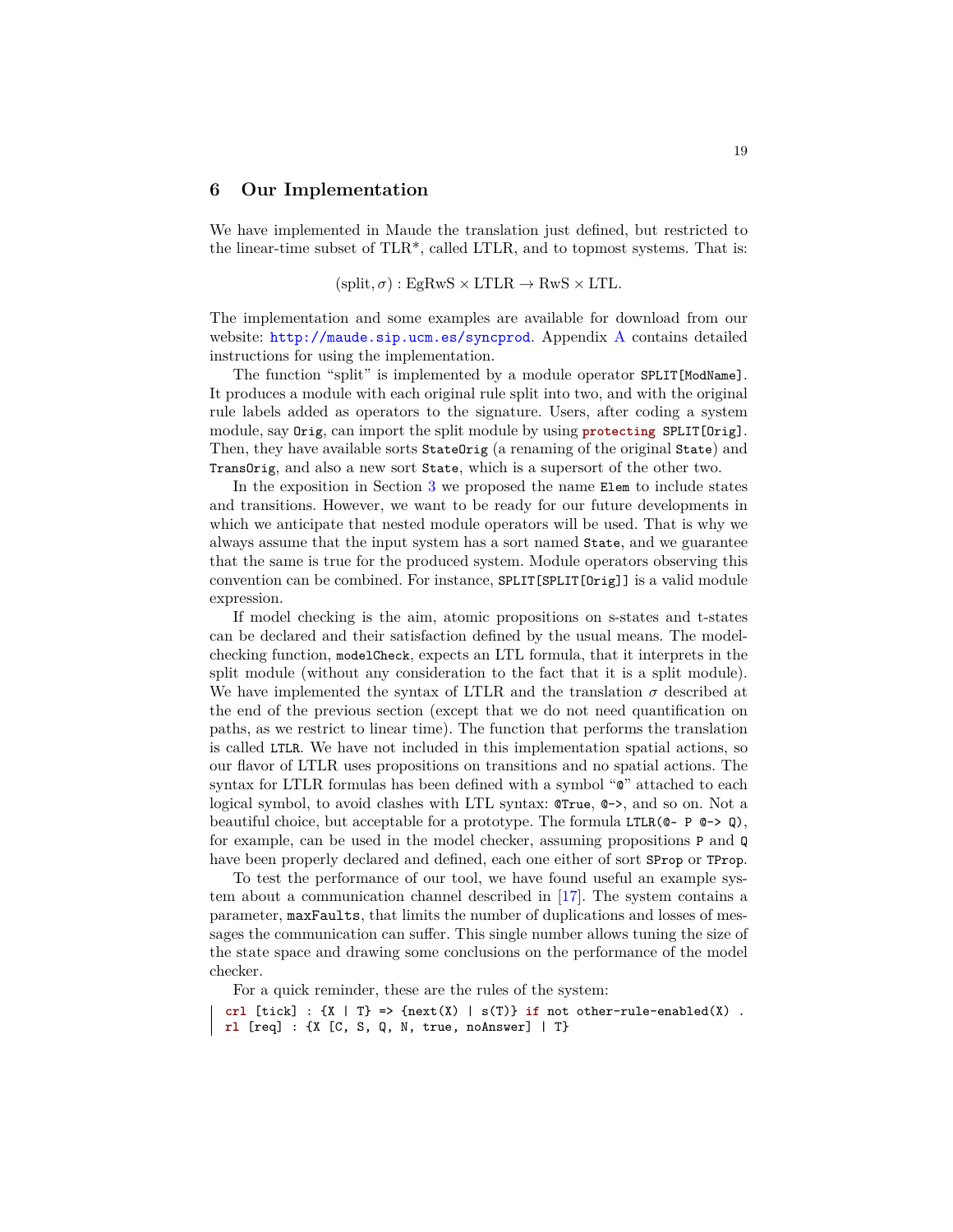```
\Rightarrow {X [C, S, Q, N, false, noAnswer] (N copies S <| C, Q) | T}.
rl [reply] : {X [S] (S <| C, Q) | T}
             \implies \{X \ [\mathbb{S}] \ (\mathbb{C} \ < \ \mid \ \mathbb{S}, \ \ \mathbf{f}(\mathbb{S}, \ \mathbb{C}, \ \mathbb{Q})) \ |\ \ \mathbb{T}\} \ .rl [rec] : {X [C, S, Q, N, B, A'] (C <| S, A) | T}
           \Rightarrow {X [C, S, Q, N, B, A] | T}.
r1 [dupl] : {X Msg dupl(s(N)) | T} => {X Msg Msg dupl(N) | T}.
r1 [dupl-quit] : {X dupl(s(N)) | T} => {X dupl(0) | T}.
r1 [loss] : {X Msg loss(s(N)) | T} => {X loss(N) | T} .
rl [loss-quit] : \{X \text{ loss}(s(N)) | T\} \Rightarrow \{X \text{ loss}(0) | T\}.
```
We have chosen a pure LTL formula and have model checked it in the standard way. Then, we have split the system specification and translated the formula (considering it is in LTLR) and have model checked it again. In short, we are performing an equivalent model checking in a more involved and costly way. The aim is to get an idea of how much is lost in performance to pay for being egalitarian, for being interested in transitions.

The data is in this table:

|           | standard LTL    |                | split     |                |
|-----------|-----------------|----------------|-----------|----------------|
| maxFaults | $_{\rm states}$ | secs           | states    | secs           |
| 1         | 287             | 0              | 1,321     | 0              |
| 2         | 1,007           | $\theta$       | 5,489     | 0              |
| 3         | 2,455           | $\overline{0}$ | 14,870    | 0              |
| 4         | 5,025           | $\overline{0}$ | 32,988    | 0              |
| 5         | 9,283           | $\overline{0}$ | 65,088    | 0              |
| 6         | 15,978          | 1              | 118,420   | $\mathbf 1$    |
| 7         | 26,077          | 1              | 202,686   | $\overline{2}$ |
| 8         | 40,803          | 1              | 330,534   | $\sqrt{3}$     |
| 9         | 61,676          | 1              | 518,097   | 4              |
| 10        | 90,557          | $\overline{2}$ | 785,577   | 6              |
| 11        | 129,695         | 3              | 1,157,874 | 10             |
| 12        | 181,777         | 5              | 1,665,260 | 18             |
| 13        | 249,981         | 8              | 2,344,098 | 30             |
| 14        | 338,032         | 17             | 3,237,606 | 63             |
| 15        | 450,261         | 33             | 4,396,666 | 105            |

(It must be noted that this system has an infinite number of reachable states. It is a surprise that Maude's model checker behaves gracefully on it. The reason must be that the system is finitely branching and that the property we try to verify is indeed satisfied in finite time in every computation.)

According to the table, the transitions in the original system seem to outnumber the states, and this results in large split systems. Each state on the split system needs less mean time to be processed than each state on the original, presumably because t-states have unique in and out arrows.

Note that this extra complexity is not introduced by our splitting translation, but by our egalitarian view. Transitions have to be explored, either as such transitions or as new states after the translation.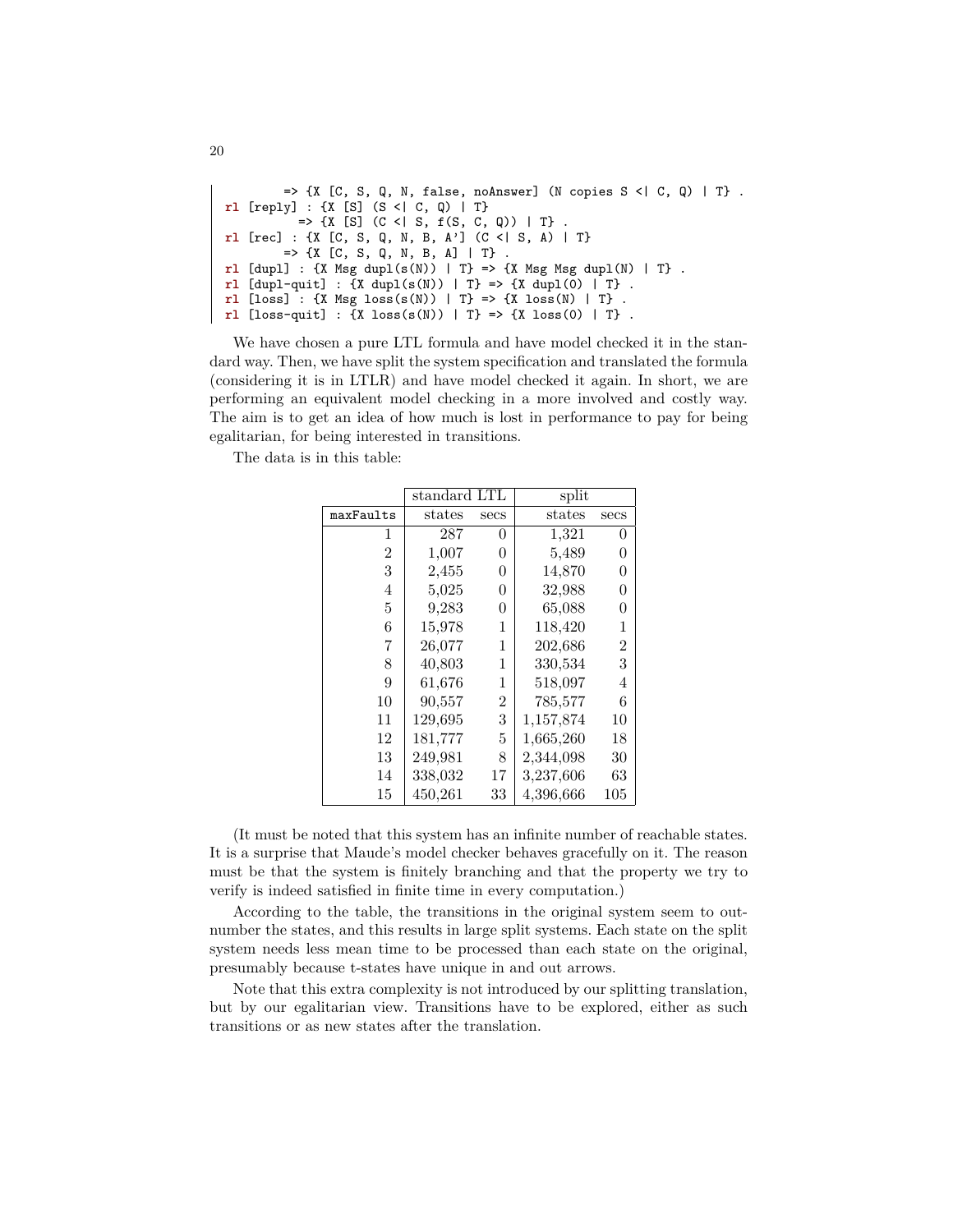#### <span id="page-20-0"></span>**6.1 An Alternative Translation**

Already in [\[17\]](#page-27-1), Meseguer proposed a different translation from  $TLR^*$  to  $CTL^*$ . with a corresponding translation of rewrite systems. It was later implemented in Maude by Bae for LTLR in [\[2\]](#page-26-5), with the explicit aim of using Maude's LTL model checker. Both their translation and their implementation differ from ours.

They include in each state the information about the transition that took to it. If a given state has several transitions leading to it, the resulting system has a copy of the state for each such transition. The number of states added is usually much larger in our translation, but each state is more complex in theirs. This is a different way to pay for being interested in transitions.

The translation of temporal formulas is based on the replacement of each occurrence of a proposition on transitions  $P$  by  $\bigcirc P$ : what was a property of a transition associated to the current state, becomes a property of the *transition part* of the next state.

Their implementation does not require the system to be topmost. Our own translation, on the other hand, seems more intuitive, because it just adds new states in each arrow, without really changing the structure. Consider this simple system (on the left), our translation (in the middle), and theirs (on the right):



The implementation in [\[2\]](#page-26-5) works at the metalevel, as does the theoretical description in [\[17\]](#page-27-1). Basically, they emulate the original rewrite system with a single rule **rl**  $t \to \text{next}(t)$ , with the function next doing all the work and the term *t* including all the information about the original module, the current state, and some bookkeeping needed for the emulation. In contrast, we use the metalevel to produce a new object-level module, which we then model check. Obtaining modules at the object level is important for us because, as noted above, we foresee we will be using nested module operators in the future.

Our method's performance is better on the systems we have tested. This is most probably due to the fact that we work at the object level, with simpler terms being rewritten. The following data comes from model checking the same communication-channel system cited above, this time with a formula containing a proposition on transitions (resp., a spatial action):

|           | our method |      | $[2]$ 's method |      |
|-----------|------------|------|-----------------|------|
| maxFaults | states     | secs | states          | secs |
| 2         | 3,886      |      | 2,406           | 2    |
| 3         | 35,459     |      | 20,281          | 25   |
|           | 77,804     | 2    | 42,937          | 57   |
| 5         | 332,256    | 12   | 172,510         | 278  |
| 6         | 568,066    | 30   | not run         |      |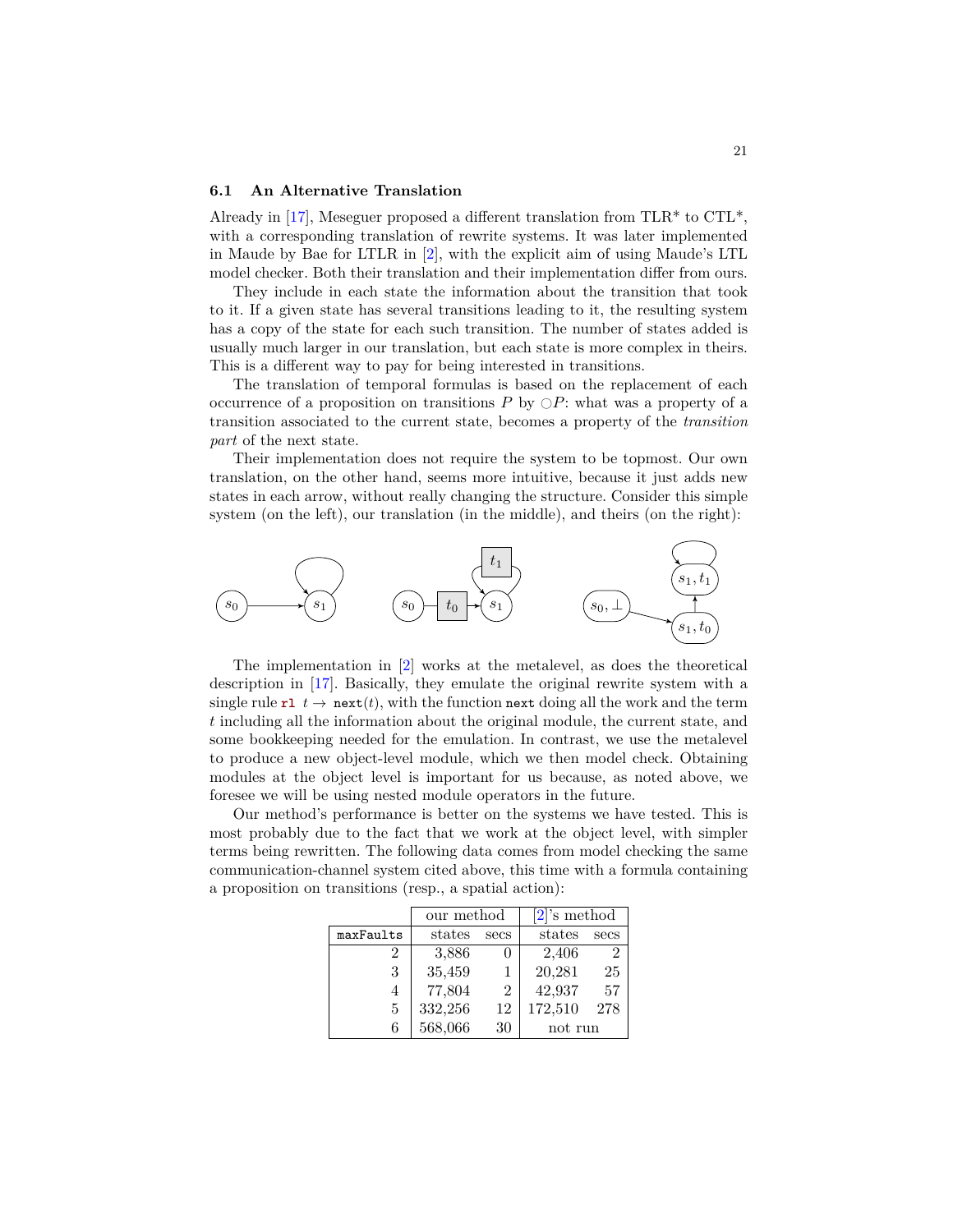It has to be noted that Bae and Meseguer took one more step and modified Maude's model checker at the C++ level to allow for model checking LTLR directly.

# <span id="page-21-0"></span>**7 Future Work**

We want to point out three directions in which our proposals could be profitable. We intend to pursue some of them in the near future.

**Concurrent Proof Terms.** The persistence of a discrimination in the definition of egalitarian systems is a hint that we are midway to somewhere. Remember the discrimination: transitions have unique in and out arrows. Bipartite alternating automata—or any bipartite structures—can be seen as extensions of egalitarian structures where the discrimination has been dropped in a particular way. In a different spirit, Petri nets also represent a generalization of our egalitarian structures, allowing several arrows in and out of a transition.

Removing the *topmost* requirement seems more interesting, thus allowing several rules to be *executing* simultaneously. For instance, the toy system we used above, with the rule  $r1$  [a] :  $N \Rightarrow N + 1$ , allows the derivation

$$
f(1) + g(1) \longrightarrow f(a(1)) + g(1) \longrightarrow f(a(1)) + g(a(1))
$$

This last term represents two concurrent executions of rule a. Suppose f and g represent two components of a software system, and the argument is their version number. Rule a is version updating for each component. It happens, however, that version 2 of each component is only compatible with version 2 of the other. Any sequential, interleaved execution (like the ones performed by Maude's engine) necessarily visits a state with incompatibility. This same engine will find the right way on a split system.

**Synchronization and Strategies.** In [\[15\]](#page-27-6), we study the possibility of synchronized execution of several Maude systems. In principle, the synchronization happens on states by agreement on their propositions, but on transitions only by identity of rule labels. This is often not enough, and having propositions on transitions opens interesting possibilities.

A use of such synchronized execution will be the implementation of strategic control. Strategy languages for rewrite systems usually include rule labels to denote actions, but more general tests (or propositions) on states. The use of propositions on transitions, as already pointed, would allow decoupling the tasks of system specification and strategy design. If, for example, the system is refined, or modified in some way, the definition of the propositions can also be modified correspondingly, with no change in the name or meaning of the propositions, let alone in the formulas to be verified.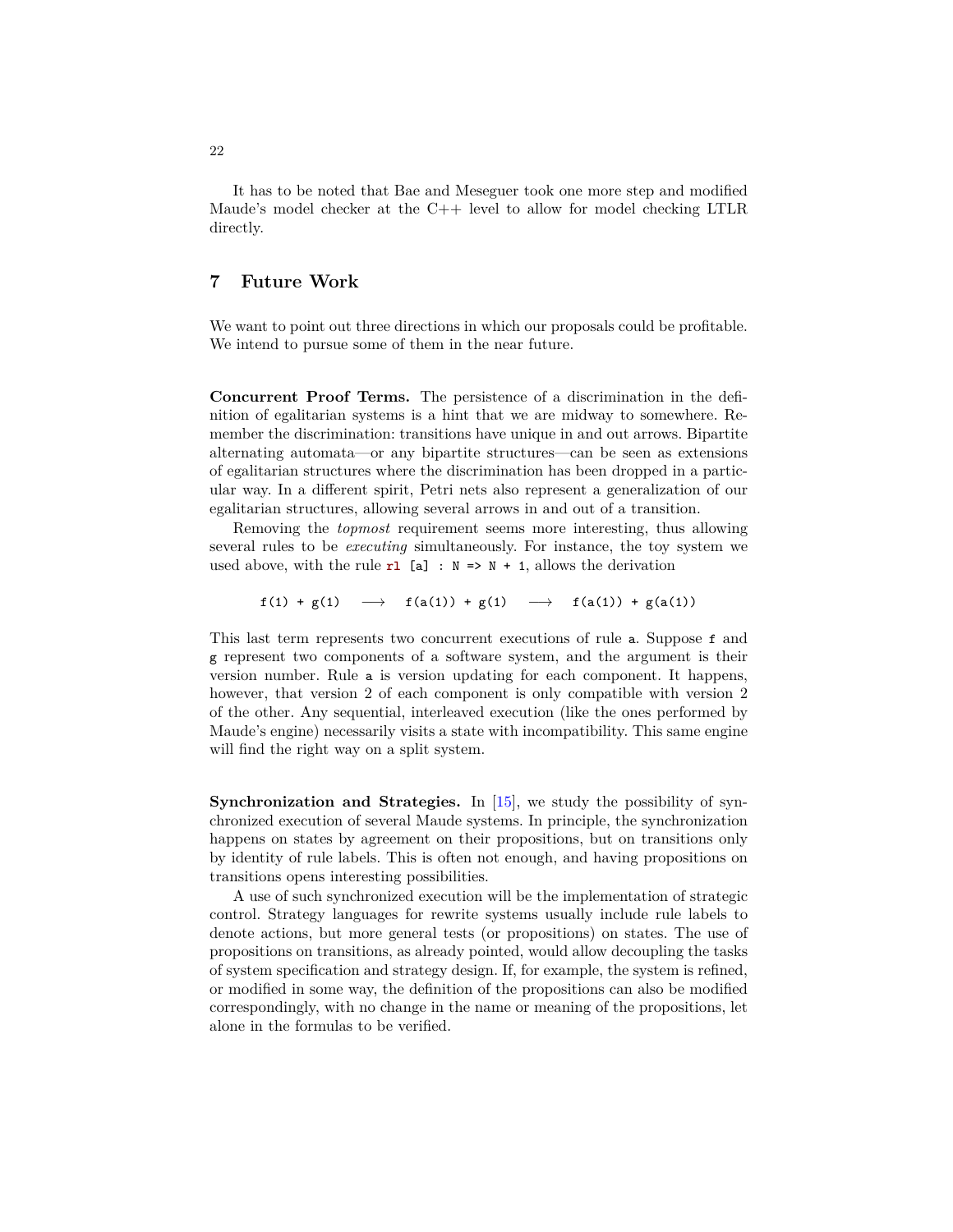**Shrinking the Size of Systems.** Several methods for shrinking the size of systems, especially with model checking in mind, are in common use: invisibletransition collapse, partial order reduction, equational abstraction, folding abstractions, well-structured transition systems. Some of them focus only on states and others only on transitions. An egalitarian view could result in new insights.

## <span id="page-22-0"></span>**8 Conclusion**

We have tried to convince the reader that granting to transitions all the privileges enjoyed by states can help in specification and verification tasks. In particular, we advocate for the free use of atomic propositions on transitions, as well as on states. Mixing both kinds of propositions helps make specifications, both of systems and of their temporal properties, more powerful and intuitive. Indeed, it allows to definitely decouple specification tasks from verification ones: entities from the system specification are not used literally in formulas, because propositions provide an interface. For strategy languages, propositions on transitions make it possible to give general meaning to strategies, independent from the particular formalization of the system to be controlled.

Structures that allow general propositions on transitions are not common. Egalitarian structures are designed to play this role, and labeled transition systems and Kripke structures can be embedded in them. Rewriting logic is particularly well suited for an egalitarian view, that is, there are natural semantics from rewrite systems as egalitarian structures.

There are ways to apply existing tools and concepts to egalitarian structures. Faithful maps of tandems can be given from egalitarian structures and logics to better-known settings. This paper presents a prototype implementation in Maude, allowing the specification of egalitarian systems and their verification using the available LTL model checker.

**Acknowledgements.** It is comforting to realize how much a paper can improve with the help of capable referees. We are most grateful to ours.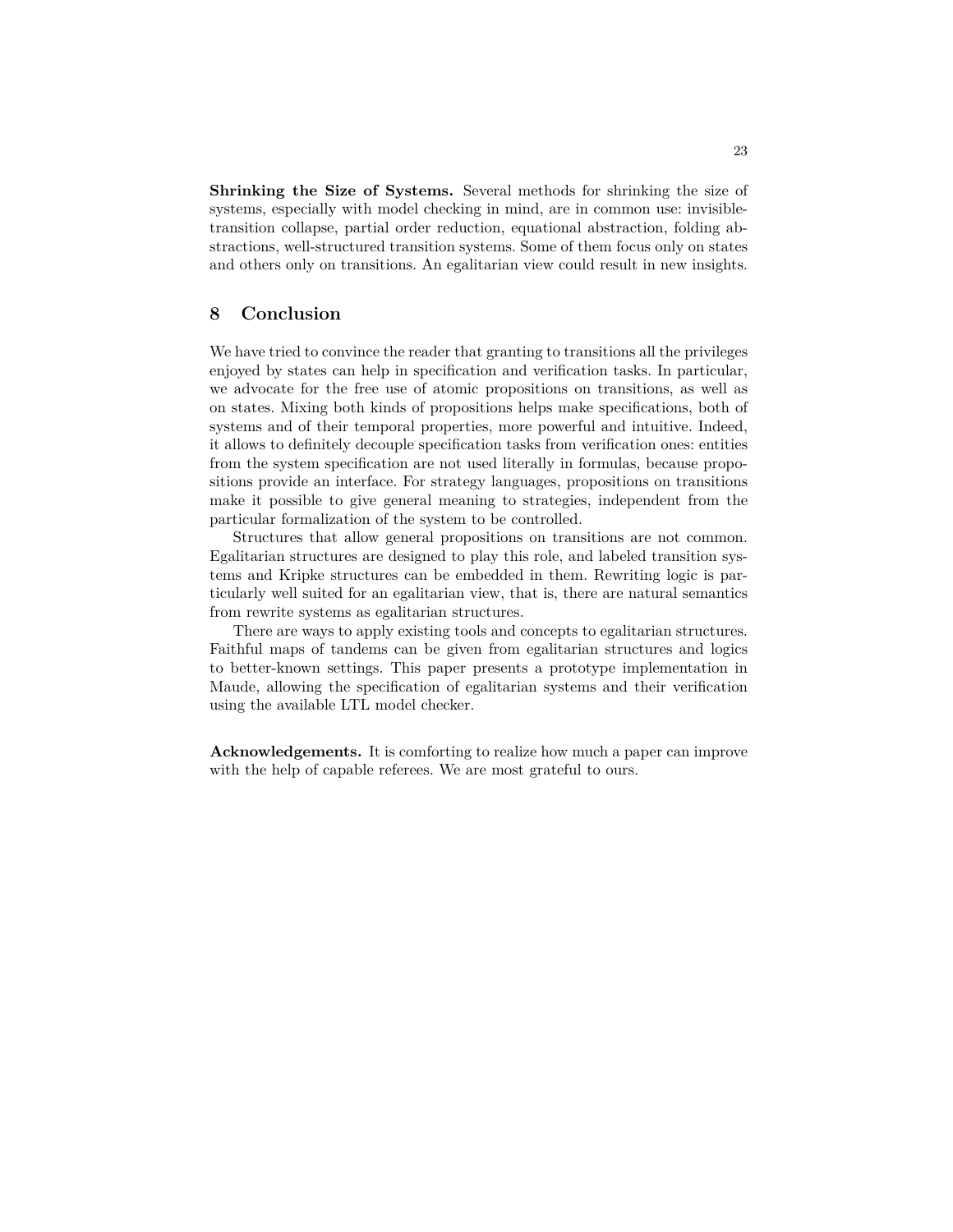# <span id="page-23-0"></span>**A Instructions on the use of our implementation**

This appendix contains instructions (through an example) on how to specify and verify egalitarian systems in Maude using our implementation of the SPLIT module operator. The Maude system is available for download at [http://maude.](http://maude.cs.illinois.edu) [cs.illinois.edu](http://maude.cs.illinois.edu). Our implementation is available at [http://maude.sip.ucm.](http://maude.sip.ucm.es/syncprod) [es/syncprod](http://maude.sip.ucm.es/syncprod). It has been developed and tested using Maude version 2.7 on Linux, and Full Maude version 2.7. It consists of the following files:

- **–** split.maude: Code for the meta-level function split : Module -> Module.
- **–** ltlr.maude: Syntax for LTLR and translation to LTL.
- **–** mod-expr.maude: Implementation of module operator SPLIT.
- **–** fm-extension.maude: Extends Full Maude to make it understand splits.
- **–** loads.maude: Loads all needed to work in Full Maude with split systems.

The user only needs to issue the command

| load loads.maude

to the Maude interpreter to get it ready to work in an egalitarian way.

### <span id="page-23-1"></span>**A.1 The example**

The rest of the appendix contains an example of how to specify and model check a very simple system. The first step is coding the system the same well-known way it is always done in Maude:

```
(mod EXAMPLE is
   pr NAT .
   sort State .
   op a : Nat -> State .
   var N : Nat .
   crl [forth] : a(N) \Rightarrow a(N + 1) if N < 100.
   rl [back] : a(3) => a(2) .
endm)
```
As we are working in Full Maude, we enclose the whole module in parentheses. The system can be represented as a line with a loop back:



The bound  $N < 100$  is only to ensure the system is finite.

Below, we need to use and extend the splitting of this system. It is produced by the module expression SPLIT[EXAMPLE]. We don't need to know how it looks like in the inside, but just make things clearer, the split system is this one (rather, it is equivalent and formally quite similar to this one):

(**mod** SPLIT[EXAMPLE] **is pr** NAT . **sorts** StateEXAMPLE TransEXAMPLE State .

24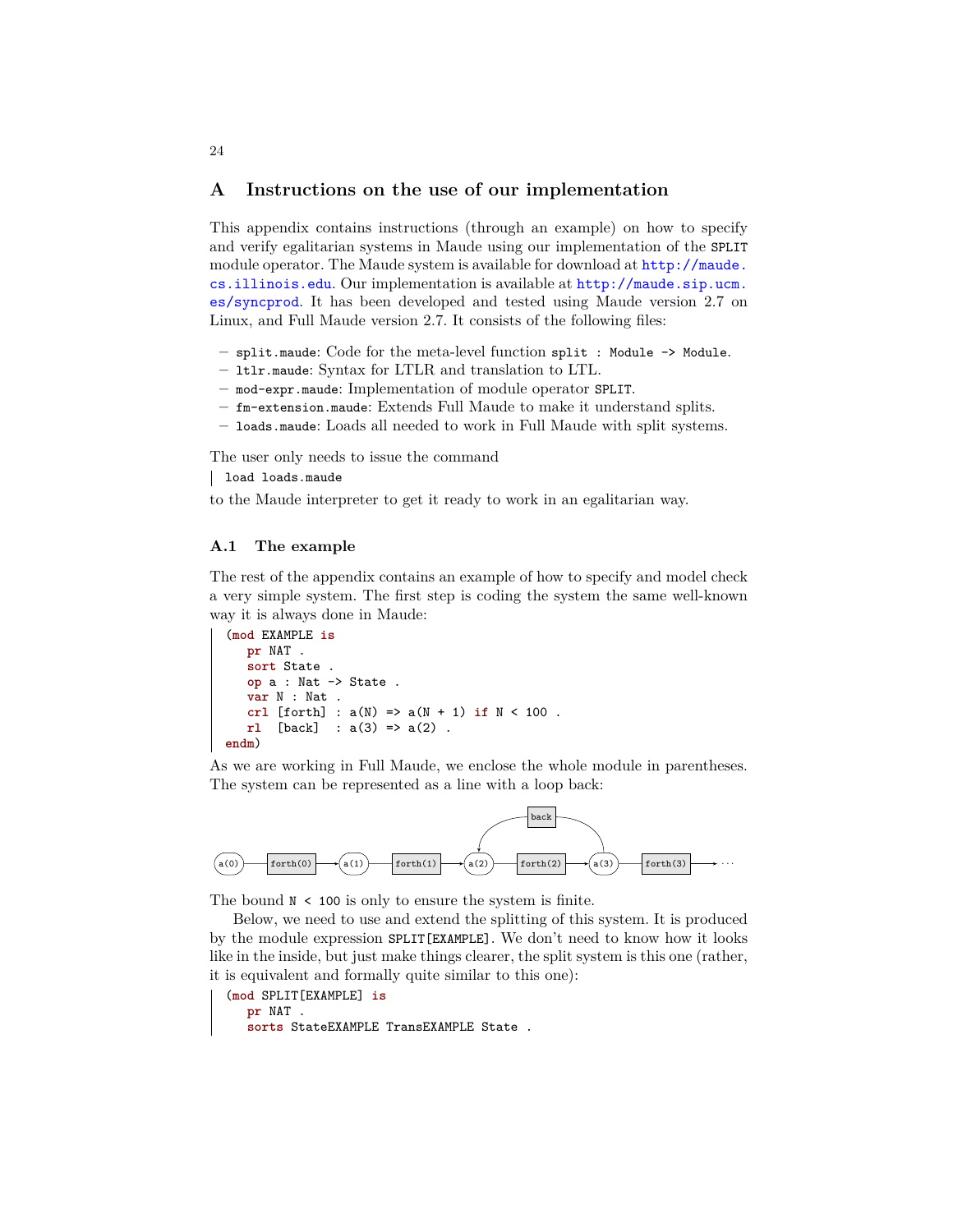```
subsorts StateEXAMPLE TransEXAMPLE < State .
  op a : Nat -> StateEXAMPLE .
  op forth : Nat -> TransEXAMPLE .
  op back : -> TransEXAMPLE .
  var N : Nat .
  crl [forth1] : a(N) \Rightarrow forth(N) if N < 100.
  rl [forth2] : forth(N) => a(N + 1).
  rl [back1] : a(3) => back .
  rl [back2] : back => a(2) .
endm)
```
We are interested in finding out whether, for any computation starting at state  $a(0)$ , the only way to arrive to states  $a(N)$  with  $N < 2$  is through the repeated use of rule forth, with no rule back in between. This is clearly true, but we want to ask the model checker anyway. Using future-time operators, we can express this property by the LTLR formula

 $\Box$ (going-back  $\rightarrow$   $\Box$   $\neg$ at-N1t2).

The formula mixes a proposition on states (at-Nlt2: the system is at a state  $a(N)$  with  $N < 2$ ) with one on transitions (going-back: the system is running rule back). We propose next two different ways to accomplish our aim. We declare our preference for the second one.

#### <span id="page-24-0"></span>**A.2 First way: LTLR**

We give meaning to the propositions by extending SPLIT [EXAMPLE]. This is the code (remarks below):

```
(mod EXAMPLE-PROPS-LTLR is
  pr SPLIT[EXAMPLE] .
  inc MODEL-CHECKER .
  inc LTLR .
  op going-back : -> TProp .
  eq back |= going-back = true .
  eq T:TransEXAMPLE |= going-back = false [owise] .
  var N : Nat .
  op at-Nlt2 : -> SProp .
  eq a(N) |= at-Nlt2 = (N < 2).
  eq S:StateEXAMPLE |= at-Nlt2 = false [owise] .
   eq S:StateEXAMPLE |= isState = true .
   eq T:TransEXAMPLE |= isState = false .
endm)
```
The temporal logic LTLR considers propositions on states and on transitions as different objects. So, we have defined going-back as a proposition on transitions (TProp) true only of back. And at-Nlt2 is a proposition on states (SProp). The proposition isState is declared and used in file ltlr.maude, but must be defined in the module where it is used, as we have done. It must be defined to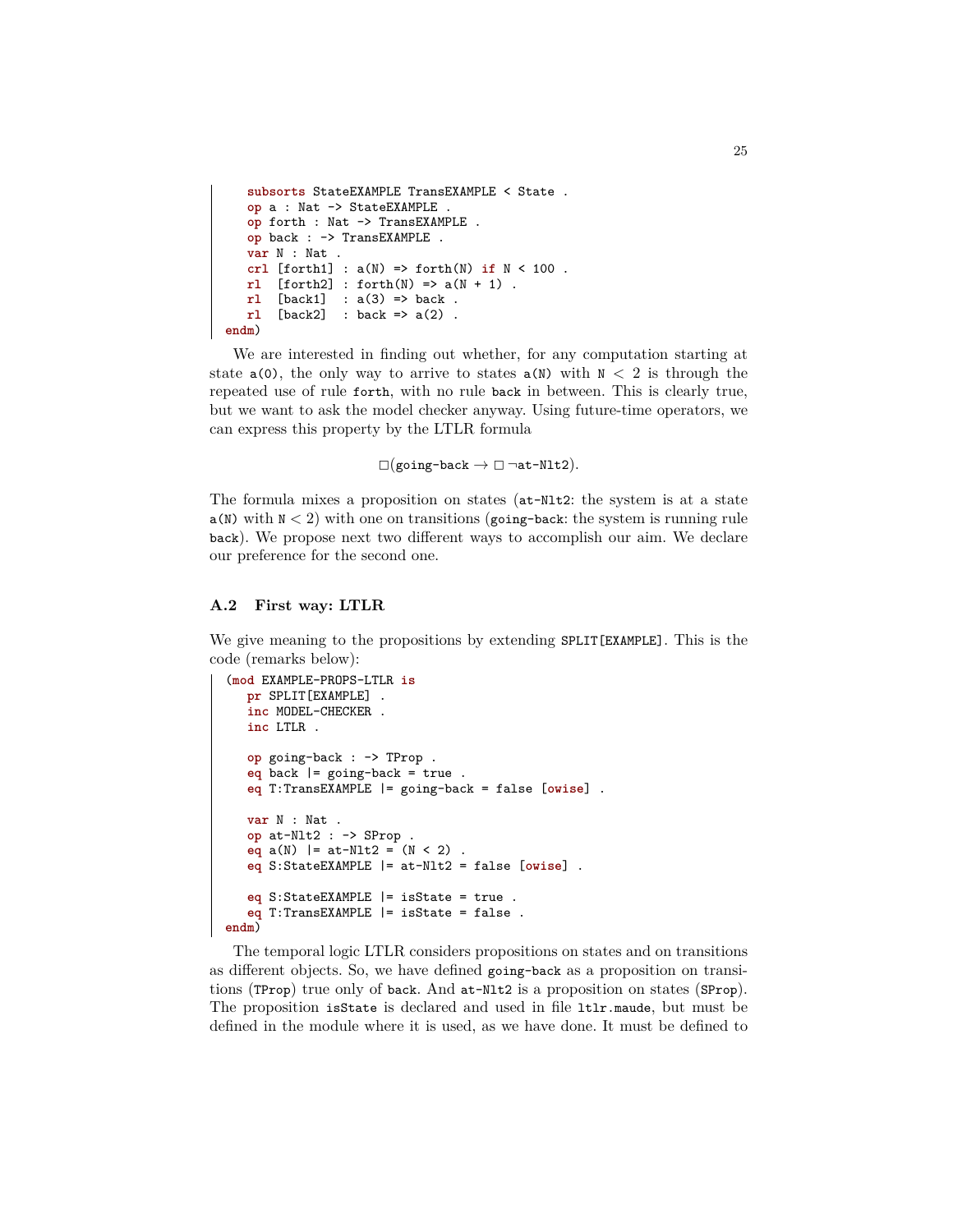be true on proper states and false on states that were transitions in the original system. It is needed to translate formulas from LTLR to LTL, as explained below.

The formula we want to model check, written in our syntax for LTLR is

#### @[](going-back @-> @[] @˜ at-Nlt2)

To avoid clashes with LTL's syntax, we have prefixed every operator with the symbol @. It is not a beautiful choice, but it is acceptable for a prototype. Then, we have the function LTLR that translates from LTLR to LTL. This translation needs to use isState. For instance, the translation for operator @U is defined in this way:

**eq** LTLR(F @U G) = (isState -> LTLR(F)) U (isState /\ LTLR(G)) .

That is why we need to include the definition for isState in our module. After loading the module EXAMPLE-PROPS-LTLR into Full Maude, the only thing left is running the model checker:

```
\vert red modelCheck(a(0), LTLR(@[](going-back @-> @[] @~ at-Nlt2))).
```
To which it answers on the affirmative.

#### <span id="page-25-0"></span>**A.3 Second way: LTL**

In many cases, propositions on states can also be given a natural meaning on transitions, and vice versa. For instance, going-back is trivially false when nothing is running, that is, on any state. In the same way, at-Nlt2 can be considered to be true when running rule forth with a value for N less than 2. Thus, we can extend SPLIT[EXAMPLE] in this way:

```
(mod EXAMPLE-PROPS-LTL is
  pr SPLIT[EXAMPLE] .
   inc MODEL-CHECKER .
   op going-back : -> Prop .
   eq back |= going-back = true .
   eq S:State |= going-back = false [owise] .
  var N : Nat .
  op at-Nlt2 : -> Prop .
   eq a(N) |= at-Nlt2 = (N < 2).
   eq forth(N) | = at-N1t2 = (N < 2).
   eq S:State |= at-Nlt2 = false [owise] .
endm)
```
Note that the sort State appearing here is the one from SPLIT[EXAMPLE], that includes as subsorts StateEXAMPLE and TransEXAMPLE. Also, the sort Prop includes both propositions on transitions and on proper states. This allows us to write and use the LTL formula directly when calling the model checker. So, after loading EXAMPLE-PROPS-LTL into Full Maude, we issue the command:

red modelCheck(a(0),  $[]$ (going-back ->  $[] \sim$  at-Nlt2)). The answer is again a boring but reassuring true.

26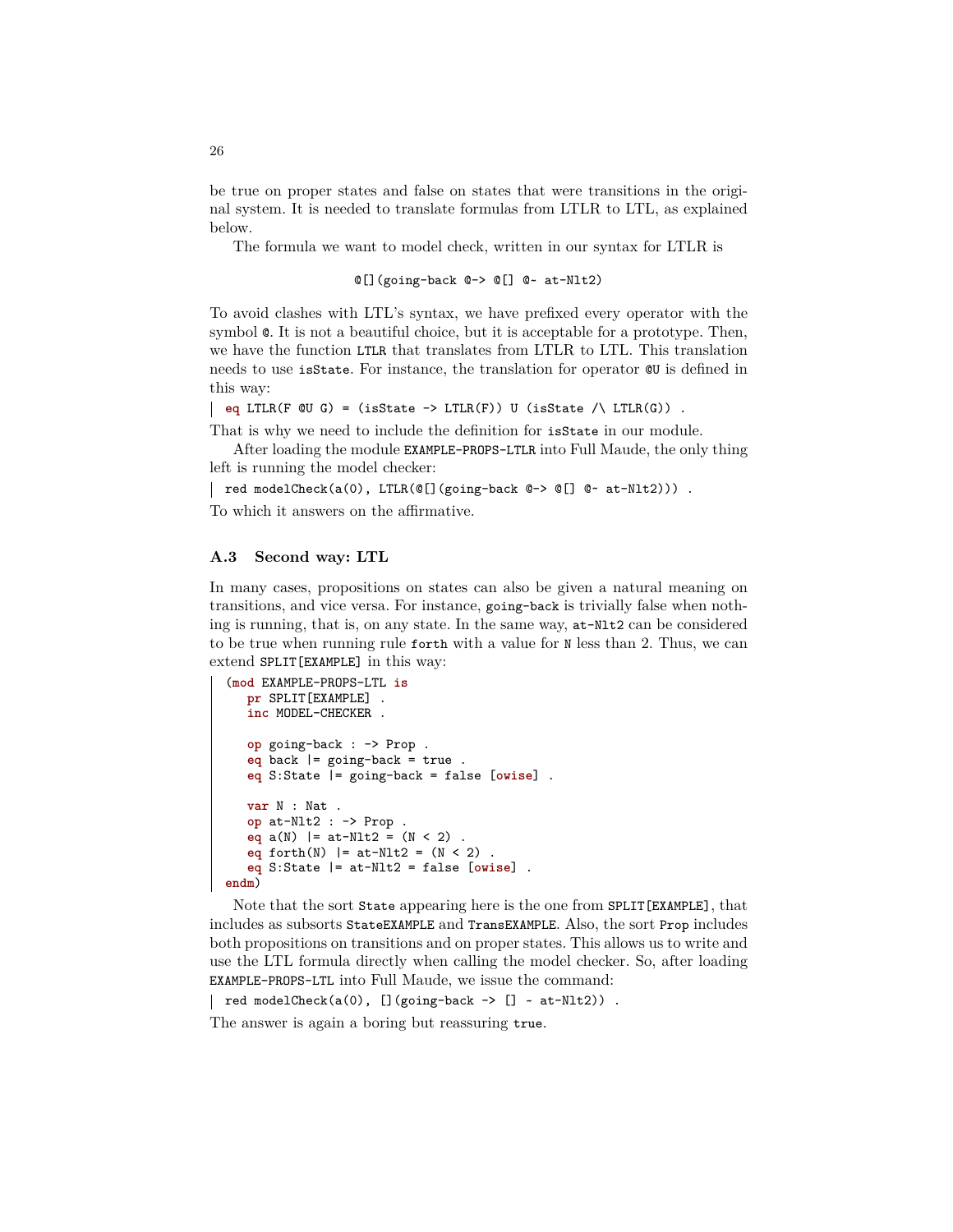## **References**

- <span id="page-26-6"></span>1. Bae, K., Meseguer, J.: The linear temporal logic of rewriting Maude model checker. In: Olveczky, P.C. (ed.) Rewriting Logic and its Applications. 8th International Workshop, WRLA 2010, Held as a Satellite Event of ETAPS 2010, Paphos, Cyprus, March 20-21, 2010, Revised Selected Papers. Lecture Notes in Computer Science, vol. 6381, pp. 208–225. Springer (2010), [http://dx.doi.org/10.1007/](http://dx.doi.org/10.1007/978-3-642-16310-4_14) [978-3-642-16310-4\\_14](http://dx.doi.org/10.1007/978-3-642-16310-4_14)
- <span id="page-26-5"></span>2. Bae, K., Meseguer, J.: A rewriting-based model checker for the linear temporal logic of rewriting. In: Kniesel, G., Pinto, J.S. (eds.) Ninth International Workshop on Rule-Based Programming (Rule 2008). Electronic Notes in Theoretical Computer Science, vol. 290, pp. 19–36. Elsevier (2012), [http://www.sciencedirect.com/](http://www.sciencedirect.com/science/article/pii/S1571066112000795) [science/article/pii/S1571066112000795](http://www.sciencedirect.com/science/article/pii/S1571066112000795)
- <span id="page-26-8"></span>3. Boudol, G., Castellani, I.: A non-interleaving semantics for CCS based on proved transitions. Fundamenta Informaticae 11, 433–452 (1988)
- <span id="page-26-2"></span>4. Chaki, S., Clarke, E.M., Ouaknine, J., Sharygina, N., Sinha, N.: State/event-based software model checking. In: Boiten, E.A., Derrick, J., Smith, G. (eds.) IFM. Lecture Notes in Computer Science, vol. 2999, pp. 128–147. Springer (2004)
- <span id="page-26-4"></span>5. De Nicola, R., Vaandrager, F.: Three logics for branching bisimulation. J. ACM 42(2), 458–487 (Mar 1995), <http://doi.acm.org/10.1145/201019.201032>
- <span id="page-26-1"></span>6. De Nicola, R., Vaandrager, F.W.: Action versus state based logics for transition systems. In: Guessarian, I. (ed.) Semantics of Systems of Concurrent Processes. Lecture Notes in Computer Science, vol. 469, pp. 407–419. Springer (1990)
- <span id="page-26-9"></span>7. Eker, S., Meseguer, J., Sridharanarayanan, A.: The Maude LTL model checker. In: Gadducci, F., Montanari, U. (eds.) Proceedings of the Fourth International Workshop on Rewriting Logic and its Applications, WRLA 2002, Pisa, Italy, September 19-21, 2002. Electronic Notes in Theoretical Computer Science, vol. 71, pp. 162– 187. Elsevier (2004), [http://dx.doi.org/10.1016/S1571-0661\(05\)82534-4](http://dx.doi.org/10.1016/S1571-0661(05)82534-4)
- <span id="page-26-12"></span>8. Emerson, E.A., Halpern, J.Y.: "Sometimes" and "not never" revisited: On branching versus linear time temporal logic. J. ACM 33(1), 151–178 (Jan 1986), [http:](http://doi.acm.org/10.1145/4904.4999) [//doi.acm.org/10.1145/4904.4999](http://doi.acm.org/10.1145/4904.4999)
- <span id="page-26-10"></span>9. Escobar, S., Meseguer, J.: Symbolic model checking of infinite-state systems using narrowing. In: Baader, F. (ed.) Term Rewriting and Applications, 18th International Conference, RTA 2007, Paris, France, June 26-28, 2007, Proceedings. Lecture Notes in Computer Science, vol. 4533, pp. 153–168. Springer (2007), [http://dx.doi.org/10.1007/978-3-540-73449-9\\_13](http://dx.doi.org/10.1007/978-3-540-73449-9_13)
- <span id="page-26-0"></span>10. Hennessy, M., Milner, R.: Algebraic laws for nondeterminism and concurrency. Journal of the ACM 32(1), 137–161 (1985)
- <span id="page-26-3"></span>11. Kindler, E., Vesper, T.: ESTL: A temporal logic for events and states. In: Desel, J., Silva, M. (eds.) Application and Theory of Petri Nets 1998: 19th International Conference, ICATPN'98 Lisbon, Portugal, June 22–26, 1998 Proceedings. pp. 365–384. Lecture Notes in Computer Science, Springer Berlin Heidelberg, Berlin, Heidelberg (1998), [http://dx.doi.org/10.1007/3-540-69108-1\\_20](http://dx.doi.org/10.1007/3-540-69108-1_20)
- <span id="page-26-11"></span>12. Kozen, D.: Results on the propositional *µ*-calculus. Theoretical Computer Science  $27(3)$ ,  $333 - 354$  (1983),  $http://www.sciencedirect.com/science/article/pii/$ [0304397582901256](http://www.sciencedirect.com/science/article/pii/0304397582901256), special Issue Ninth International Colloquium on Automata, Languages and Programming (ICALP) Aarhus, Summer 1982
- <span id="page-26-7"></span>13. Martín, O., Verdejo, A., Martí-Oliet, N.: Model checking  $TLR*$  guarantee formulas on infinite systems. In: Iida, S., Meseguer, J., Ogata, K. (eds.) Specification, Algebra, and Software, Lecture Notes in Computer Science, vol. 8373,